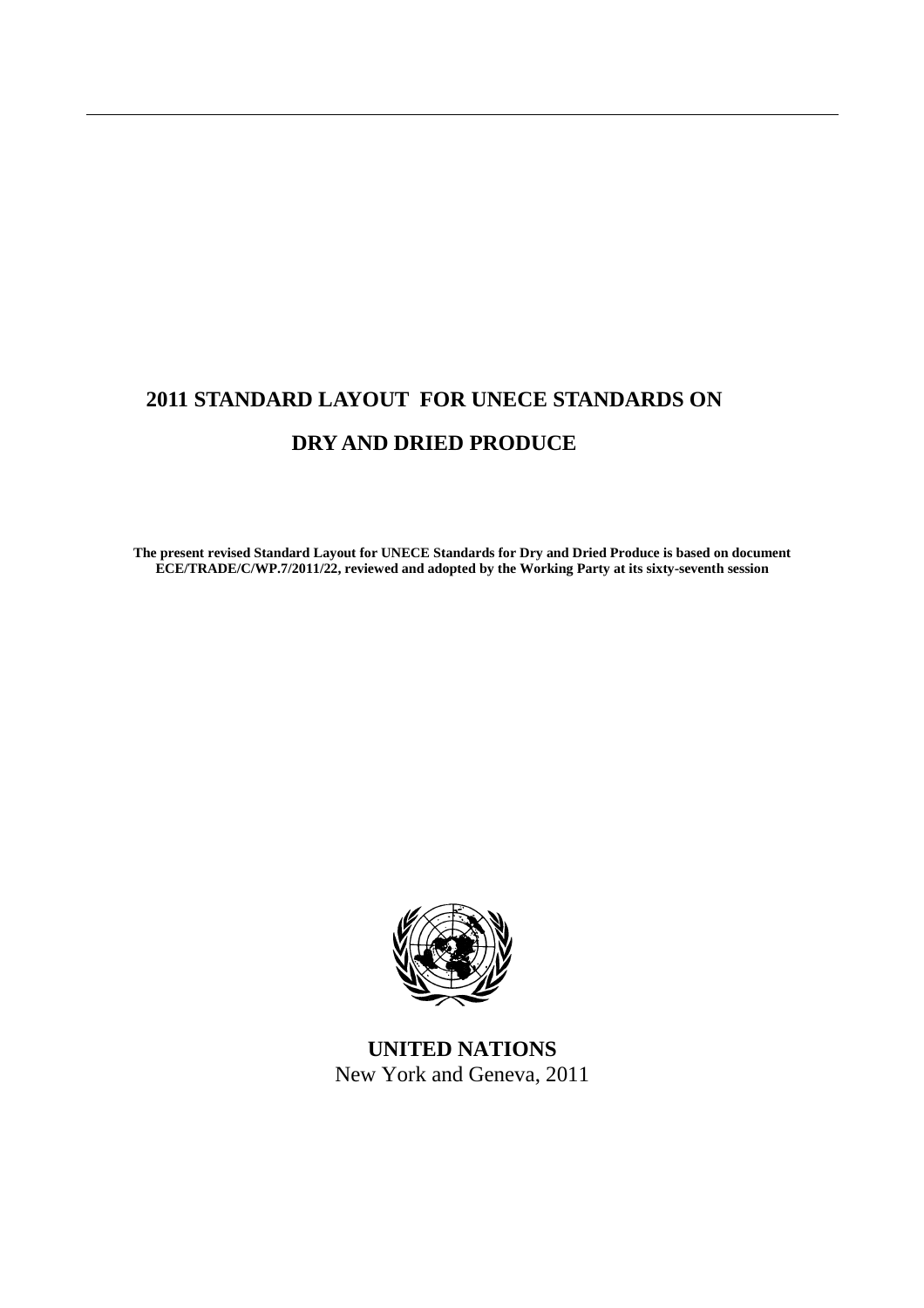# **2011 standard layout for UNECE standards on dry and dried produce**

The Standard Layout is a guide to follow when developing or revising Standards. Due to various commodity characteristics not all sections of the Standard Layout may apply. It is permissible to use optional texts for those specific commodities.

# **STANDARD LAYOUT FOR UNECE STANDARDS**

concerning the marketing and commercial quality control of

# **DRY AND DRIED PRODUCE**

In the text, the following conventions are used:

- { text }: For text which explains the use of the standard layout. This text does not appear in the standard.
- $\leq$  text  $\geq$ : For optional texts or text for which several alternatives exist, depending on the product.

# **UNECE STANDARD DDP**-*{code of produce}*

concerning the marketing and commercial quality control of {name of produce}

# **I. Definition of produce**

This standard applies to *{name of produce}* of varieties (cultivars) grown from ... {Latin botanical reference *in italics*, followed where necessary by the author's name}, intended for direct consumption or for food when intended to be mixed with other products for direct consumption without further processing. This standard does not apply to *{name of produce}* that are processed by salting, sugaring, flavouring, or roasting or for industrial processing.

# **II. Provisions concerning quality**

The purpose of the standard is to define the quality requirements of *{name of produce}* at the export-control stage, after preparation and packaging.

However, if applied at stages following export, the holder shall be responsible for observing the requirements of the standard. The holder/seller of products not in conformity with this standard may not display such products or offer them for sale, or deliver or market them in any other manner.

### **A. Minimum requirements<sup>1</sup>**

In all classes, subject to the special provisions for each class and the tolerances allowed, the *{name of produce}* must display the following characteristics:

<sup>&</sup>lt;sup>1</sup> Definitions of terms and defects are listed in Annex III of the Standard Layout – Recommended terms and definition of defects for standards of dry (Inshell Nuts and Nut Kernels) and dried produce <http://www.unece.org/trade/agr/standard/dry/StandardLayout/StandardLayoutDDP\_e.pdf>.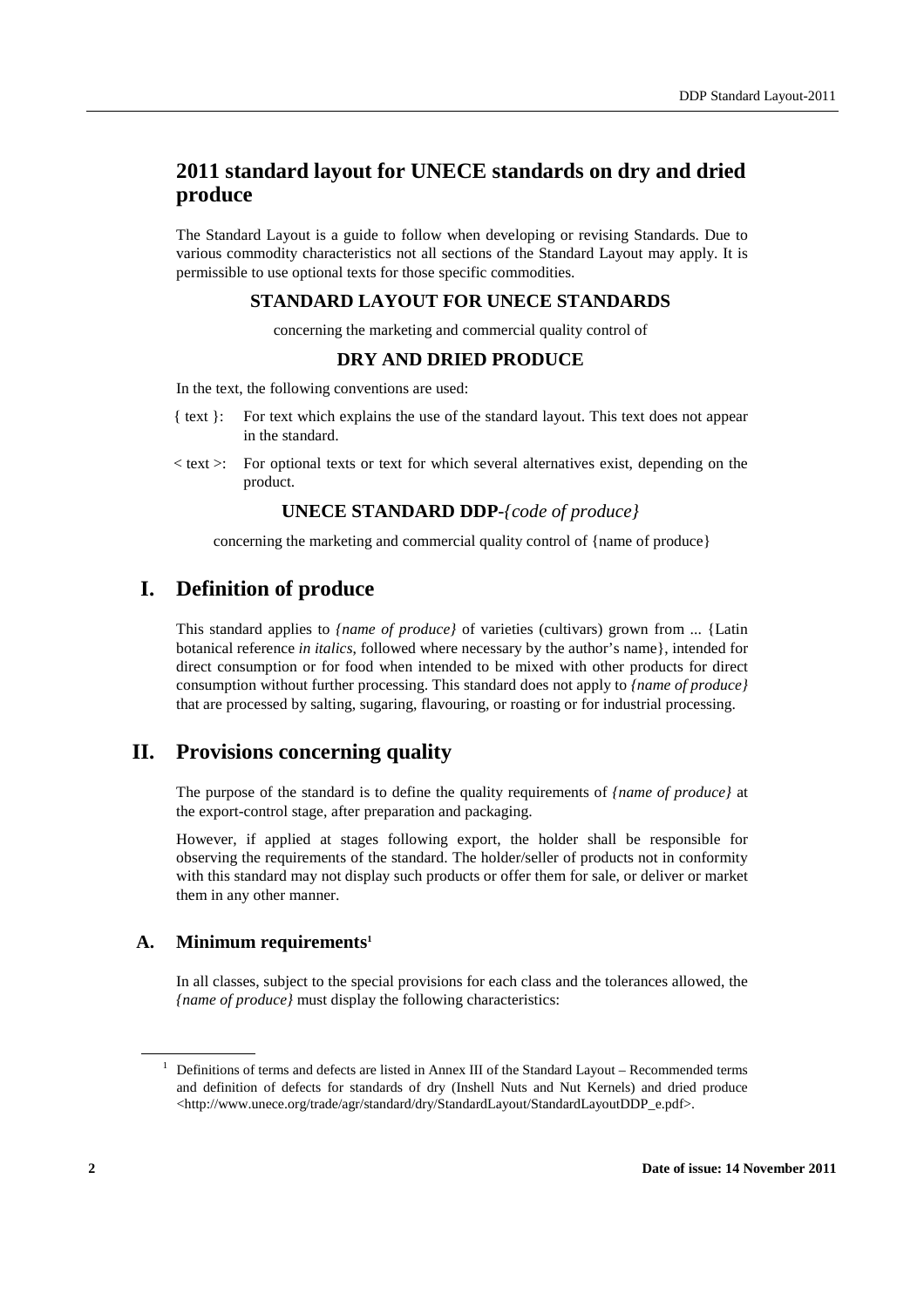{The appropriate section should be included in the standard}

#### **(a) {Characteristics of inshell** *{name of produce}* **}**

The shell must be:

- intact; however, slight superficial damage is not considered as a defect, provided the kernel is physically protected {Depending on the nature of the produce}
- clean; practically free of any visible foreign matter, including residues of adhering hull affecting in aggregate more than  $\ldots$  per cent of the total shell surface
- free from blemishes, areas of discolouration or spread stains in pronounced contrast with the rest of the shell affecting in aggregate more than ... per cent of the surface of the shell
- well formed; not noticeably misshapen.

The kernel must be:

- free from rancidity
- sufficiently developed. Shrunken or shrivelled kernels which are extremely flat and wrinkled, or with desiccated [dehydrated], dried out or tough portions affecting more than … per cent of the kernel and empty shells, are to be excluded
- free from blemishes, areas of discoloration or spread stains in pronounced contrast with the rest of the kernel affecting in aggregate more than ... per cent of the surface of the kernel
- well formed; <twin or double kernels, i.e. kernels of characteristic shape with one side flat or concave, as a consequence of the development of two kernels in the same shell, are not considered as a defect>.

The whole produce (shell and kernel) must be:

- sound; produce affected by rotting or deterioration such as to make it unfit for human consumption is excluded
- free from mould filaments visible to the naked eye
- free from living pests whatever their stage of development
- free from damage caused by pests, including the presence of dead insects and/or mites, their debris or excreta
- free of abnormal external moisture
- free of foreign smell and/or taste.

{additional provisions may be added, depending on the nature of the produce}

#### **(b) {Characteristics of the** *{name of produce}* **kernel}**

The kernel must be:

- intact: however, slight superficial damage is not considered as a defect
- {Individual standards may provide that the produce need not be intact, depending on the nature of the produce and its intended presentation.}
- sound; produce affected by rotting or deterioration such as to make it unfit for human consumption is excluded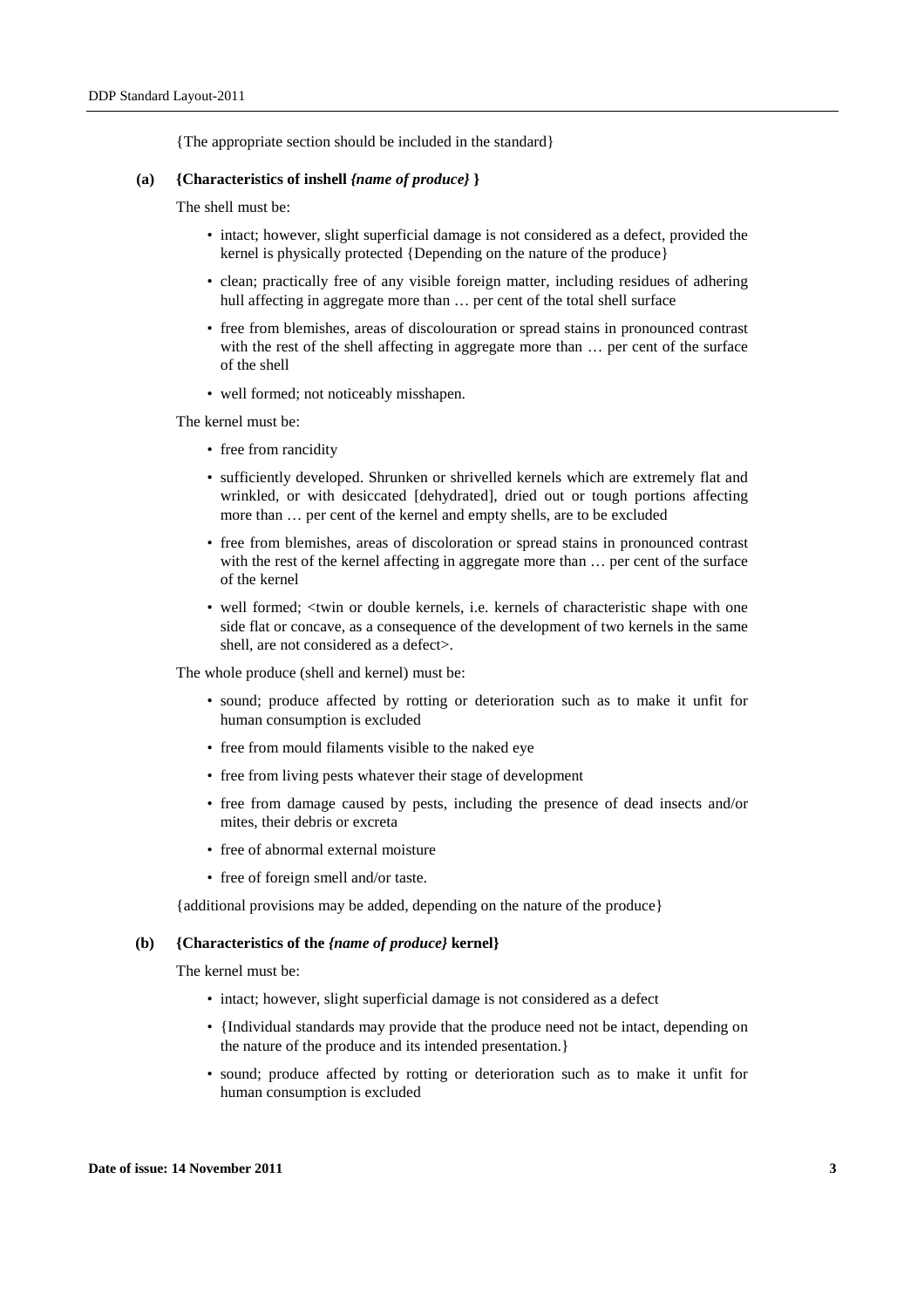- clean; practically free of any visible foreign matter {provisions may be made for the use of flour, sugar, salt or other permitted substances according to the nature of the product}
- sufficiently developed; no shrunken or shrivelled kernels which are extremely flat and wrinkled, or with desiccated [dehydrated], dried out or tough portions affecting more than … per cent of the kernel
- free from blemishes, areas of discolouration or spread stains in pronounced contrast with the rest of the kernel affecting in aggregate more than … per cent of the surface of the kernel
- well formed
- free from living pests, whatever their stage of development
- free from damage caused by pests, including the presence of dead insects and/or mites, their debris or excreta
- free from mould filaments visible to the naked eye
- free from rancidity
- free of abnormal external moisture
- free of foreign smell and/or taste.

{provisions may be added or deleted depending on the nature of the produce}

#### **(c) {Characteristics of the dried produce}**

*{name of produce}* must be:

- intact; however, slight superficial damage is not considered as a defect
- {Individual standards may provide that the produce need not be intact, depending on the nature of the produce and its intended presentation.}
- sound; produce affected by rotting or deterioration such as to make it unfit for human consumption is excluded
- clean, practically free of any visible foreign matter
- {provisions may be made for the use of permitted coating substances according to the nature of the product}
- sufficiently developed
- free from living pests whatever their stage of development
- free from damage caused by pests, including the presence of dead insects and/or mites, their debris or excreta
- free from blemishes, areas of discolouration or spread stains in pronounced contrast with the rest of the produce affecting in aggregate more than ... per cent of the surface of the produce
- free from mould filaments visible to the naked eye
- free of fermentation
- Ifree of abnormal external moisture]
- free of foreign smell and/or taste, except for a taste of sodium chloride [and a slight smell of preservatives/additives].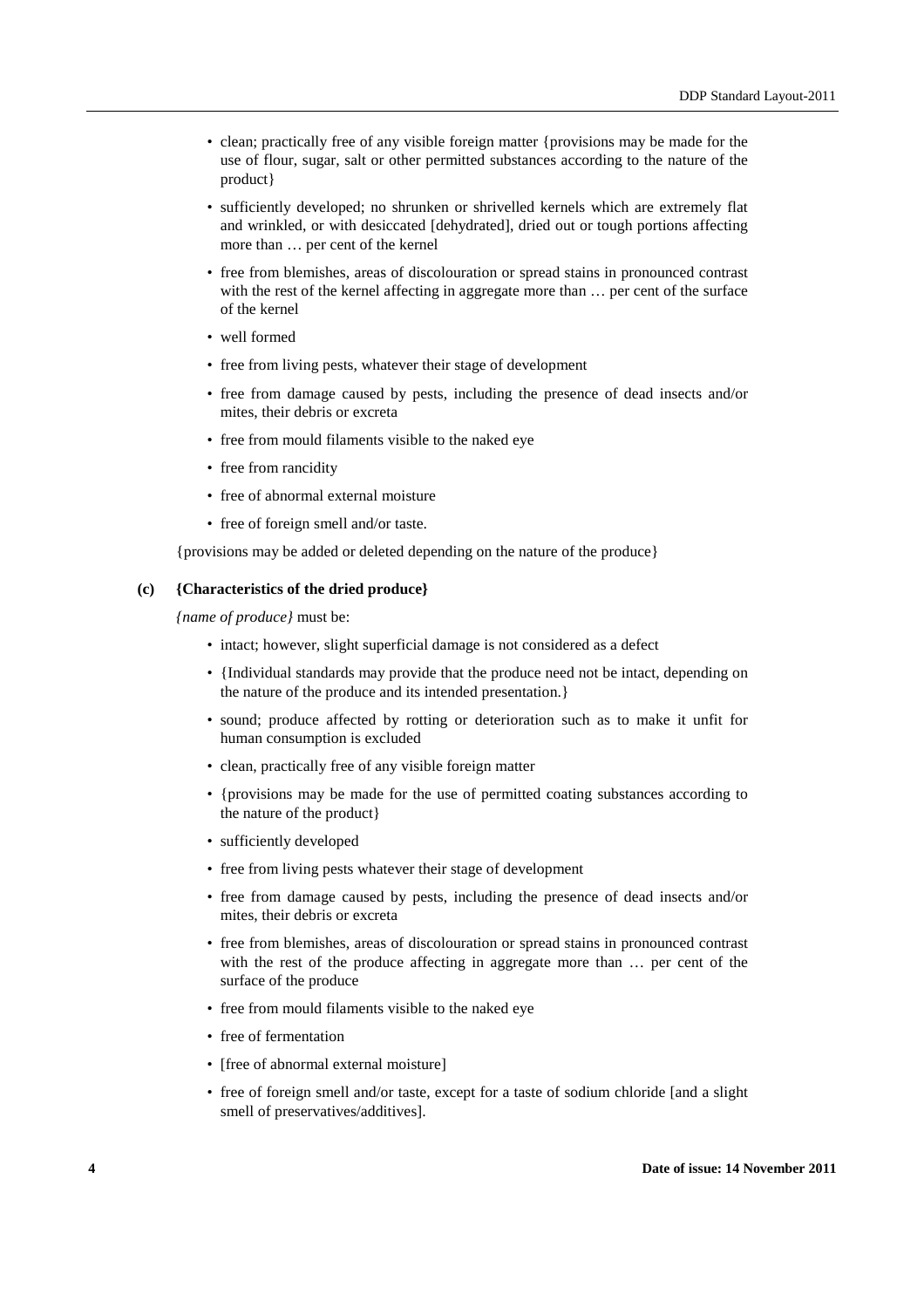{Provisions may be added or deleted depending on the nature of the produce}

{Provisions for inshell produce, kernels and dried produce}.

The condition of the *{name of produce}* must be such as to enable them:

- to withstand transportation and handling
- to arrive in satisfactory condition at the place of destination.

#### **B. Moisture content<sup>2</sup>**

The *{name of produce}* shall have a moisture content not exceeding ... per cent.

{The percentage should always be given with one decimal place, e.g. 10.0 per cent. For inshell dry produce the moisture content may be fixed for the kernel or the whole produce.}

#### **C. Classification**

In accordance with the defects allowed in section "IV. Provisions concerning tolerances", *{name of produce}* are classified into the following class(es):

 $\langle$ "Extra" Class>, Class I <and Class II>.

The defects allowed must not affect the general appearance of the produce as regards quality, keeping quality and presentation in the package.

# **III. Provisions concerning sizing**

Sizing is <optional/mandatory>. Size is determined by one of the following:

- screening, i.e. minimum diameter (mm, inch)
- count, i.e. the number units/pieces per unit of weight <and larger/smaller, if specified>
- size range, i.e. minimum and maximum diameter (mm, inch); the size is determined by the maximum diameter of the equatorial section

{Any definition using fixed size scales or size codes should be avoided so that the standard can be used in different countries with different trade and sizing habits.}

<sup>&</sup>lt;sup>2</sup> The moisture content is determined by one of the methods given in  $\leq$ Annex I of the Standard Layout– Determination of the moisture content for dried produce> or <Annex II of the Standard Layout – Determination of the moisture content for dry produce> <http://www.unece.org/ trade/agr/standard/dry/ StandardLayout/StandardLayoutDDP\_e.pdf>. The laboratory reference method shall be used in cases of dispute. {only the appropriate annex should be mentioned}definitions of terms and defects are listed in Annex III of the Standard Layout – Recommended terms and definition of defects for standards of dry (Inshell Nuts and Nut Kernels) and dried produce <http://www.unece.org/trade/agr/standard/dry/StandardLayout/Standard Layout DDP\_e.pdf>. The laboratory reference method shall be used in cases of dispute {only the appropriate annex should be mentioned}.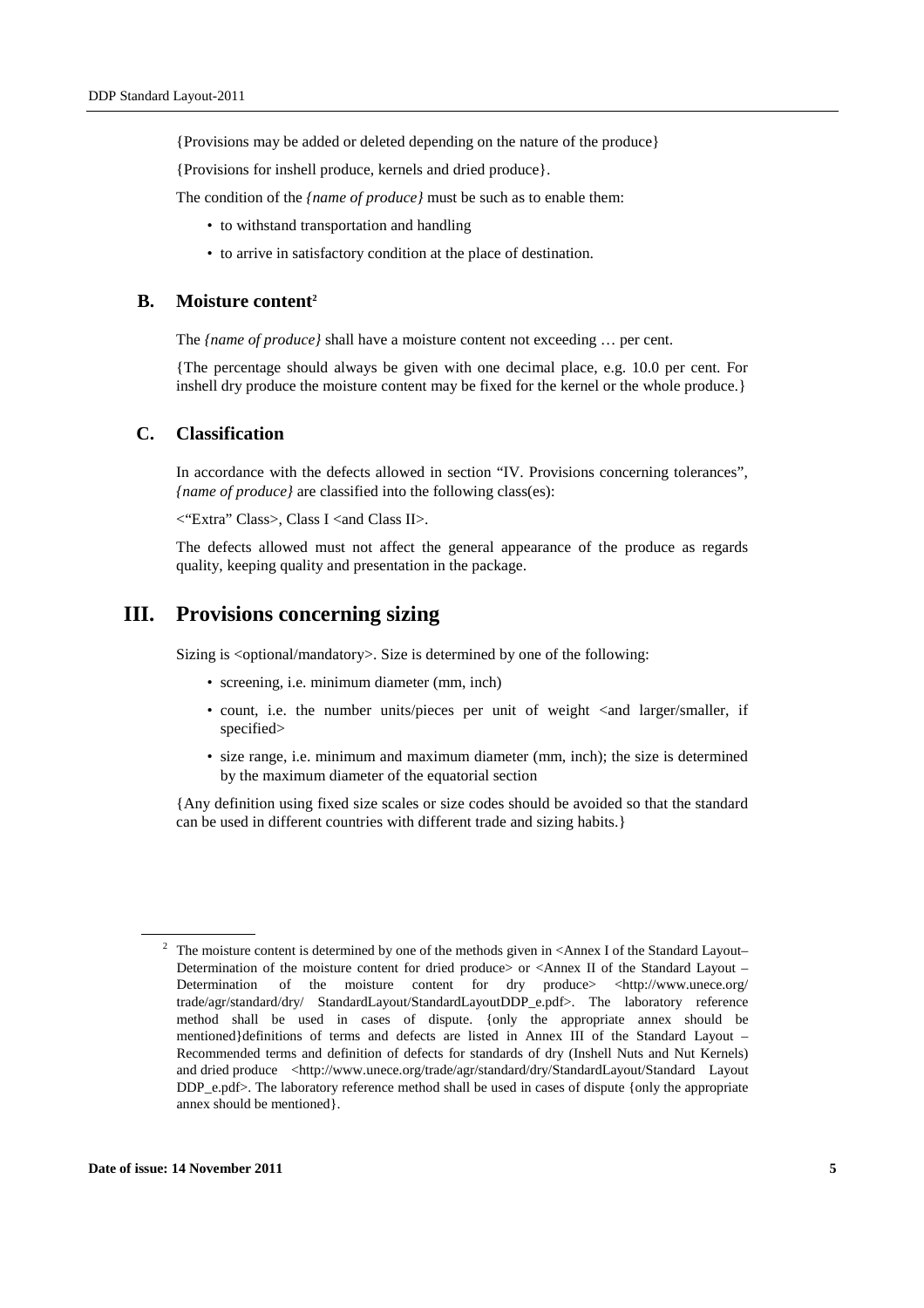# **IV. Provisions concerning tolerances**

At all marketing stages, tolerances in respect of quality and size shall be allowed in each lot for produce not satisfying the minimum requirements of the class indicated.

# **A. Quality tolerances**

#### **(a) Table for inshell produce**

|     |                                                                                           | Tolerances allowed, percentage of defective<br>produce, by number or weight (with regard to<br>the total inshell weight basis) |          |          |
|-----|-------------------------------------------------------------------------------------------|--------------------------------------------------------------------------------------------------------------------------------|----------|----------|
|     | Defects allowed                                                                           | Extra                                                                                                                          | Class I  | Class II |
| (a) | Tolerances for produce not satisfying the minimum<br>requirements                         |                                                                                                                                |          |          |
|     | of which no more than:                                                                    |                                                                                                                                |          |          |
|     | Not sufficiently developed or empty shells                                                |                                                                                                                                |          |          |
|     | Mouldy                                                                                    |                                                                                                                                |          |          |
|     | Rancid or damaged by pests, rotting or deterioration                                      |                                                                                                                                |          |          |
|     | Living pests                                                                              | $\Omega$                                                                                                                       | $\Omega$ | 0        |
|     | {specify special tolerances where necessary}                                              |                                                                                                                                |          |          |
| (b) | Size tolerances                                                                           |                                                                                                                                |          |          |
|     | For produce not conforming to the size indicated, if<br>sized                             |                                                                                                                                |          |          |
| (c) | Tolerances for other defects                                                              |                                                                                                                                |          |          |
|     | Foreign matter, loose shells, shell fragments,<br>fragments of hull, dust (by weight)     |                                                                                                                                |          |          |
|     | {name of produce} belonging to varieties or<br>commercial types other than that indicated |                                                                                                                                |          |          |

{Note: The defects and the tolerances can be combined or separated based on the attributes of the product and trade practices.

Note: Total tolerances for defects allowed in each class can be used solely for defects affecting the shell, provided no other defects are present.

#### **(b) Table for kernels {dry produce presented without the shell}**

|                 |                                                                   | Tolerances allowed, percentage of defective<br>produce, by number or weight |         |          |
|-----------------|-------------------------------------------------------------------|-----------------------------------------------------------------------------|---------|----------|
| Defects allowed |                                                                   | Extra                                                                       | Class I | Class II |
| (a)             | Tolerances for produce not satisfying the minimum<br>requirements |                                                                             |         |          |
|                 | of which no more than:                                            |                                                                             |         |          |
|                 | Not sufficiently developed, shrunken and shrivelled               |                                                                             |         |          |
|                 | Mouldy                                                            |                                                                             |         |          |
|                 | Rancid or damaged by pests, rotting or deterioration              |                                                                             |         |          |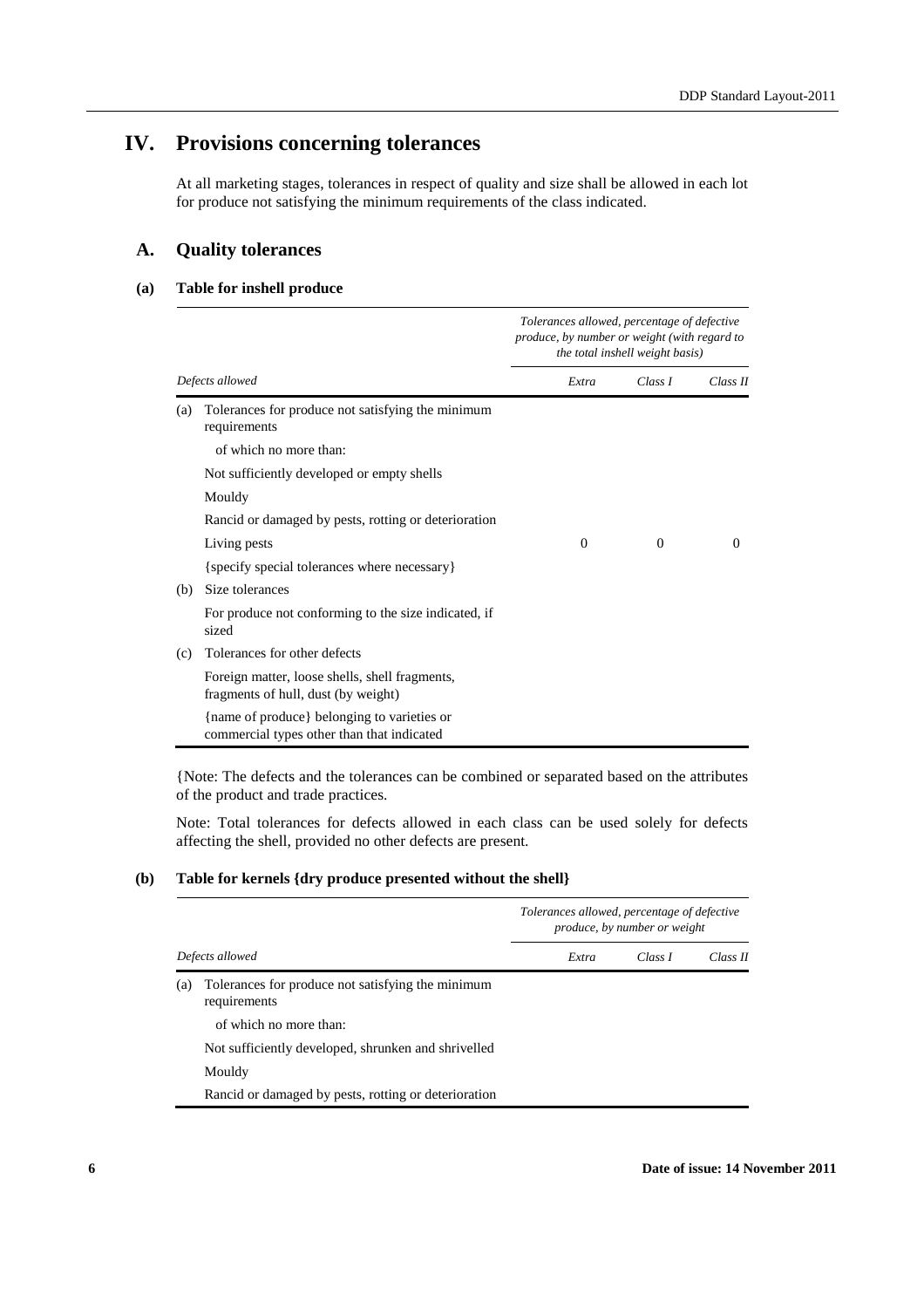|     |                                                                                           | Tolerances allowed, percentage of defective<br>produce, by number or weight |          |          |
|-----|-------------------------------------------------------------------------------------------|-----------------------------------------------------------------------------|----------|----------|
|     | Defects allowed                                                                           | Extra                                                                       | Class I  | Class II |
|     | Living pests                                                                              | $\Omega$                                                                    | $\Omega$ | 0        |
|     | {specify special tolerances where necessary}                                              |                                                                             |          |          |
| (b) | Size tolerances                                                                           |                                                                             |          |          |
|     | For produce not conforming to the size indicated, if<br>sized                             |                                                                             |          |          |
| (c) | Tolerances for other defects                                                              |                                                                             |          |          |
|     | Foreign matter, loose shells, shell fragments,<br>fragments of hull, dust (by weight)     |                                                                             |          |          |
|     | {name of produce} belonging to varieties or<br>commercial types other than that indicated |                                                                             |          |          |

{Note: The defects and the tolerances can be combined or separated based on the attributes of the product and trade practices.}

### **(c) Table for dried produce**

|     |                                                                                           | Tolerances allowed, percentage of defective<br>produce, by number or weight |          |          |
|-----|-------------------------------------------------------------------------------------------|-----------------------------------------------------------------------------|----------|----------|
|     | Defects allowed                                                                           | Extra                                                                       | Class I  | Class II |
| (a) | Tolerances for produce not satisfying the minimum<br>requirements                         |                                                                             |          |          |
|     | of which no more than:                                                                    |                                                                             |          |          |
|     | Not sufficiently developed (optional)                                                     |                                                                             |          |          |
|     | Mouldy                                                                                    |                                                                             |          |          |
|     | Fermented or damaged by pests, rotting or<br>deterioration                                |                                                                             |          |          |
|     | Living pests                                                                              | $\Omega$                                                                    | $\Omega$ | $\Omega$ |
|     | {specify special tolerances where necessary}                                              |                                                                             |          |          |
| (b) | Size tolerances                                                                           |                                                                             |          |          |
|     | For produce not conforming to the size indicated, if<br>sized                             |                                                                             |          |          |
| (c) | Tolerances for other defects                                                              |                                                                             |          |          |
|     | Foreign matter, loose capstems, rachis, pits,<br>fragments of pits and dust (by weight)   |                                                                             |          |          |
|     | {name of produce} belonging to varieties or<br>commercial types other than that indicated |                                                                             |          |          |

{Note: The defects and the tolerances can be combined or separated based on the attributes of the product and trade practices.}

{When the size is given in terms of a range of numbers of fruit per unit weight, special provision can be made in the specific standard if necessary. The standard may also prescribe a tolerance in relation to the minimum size.}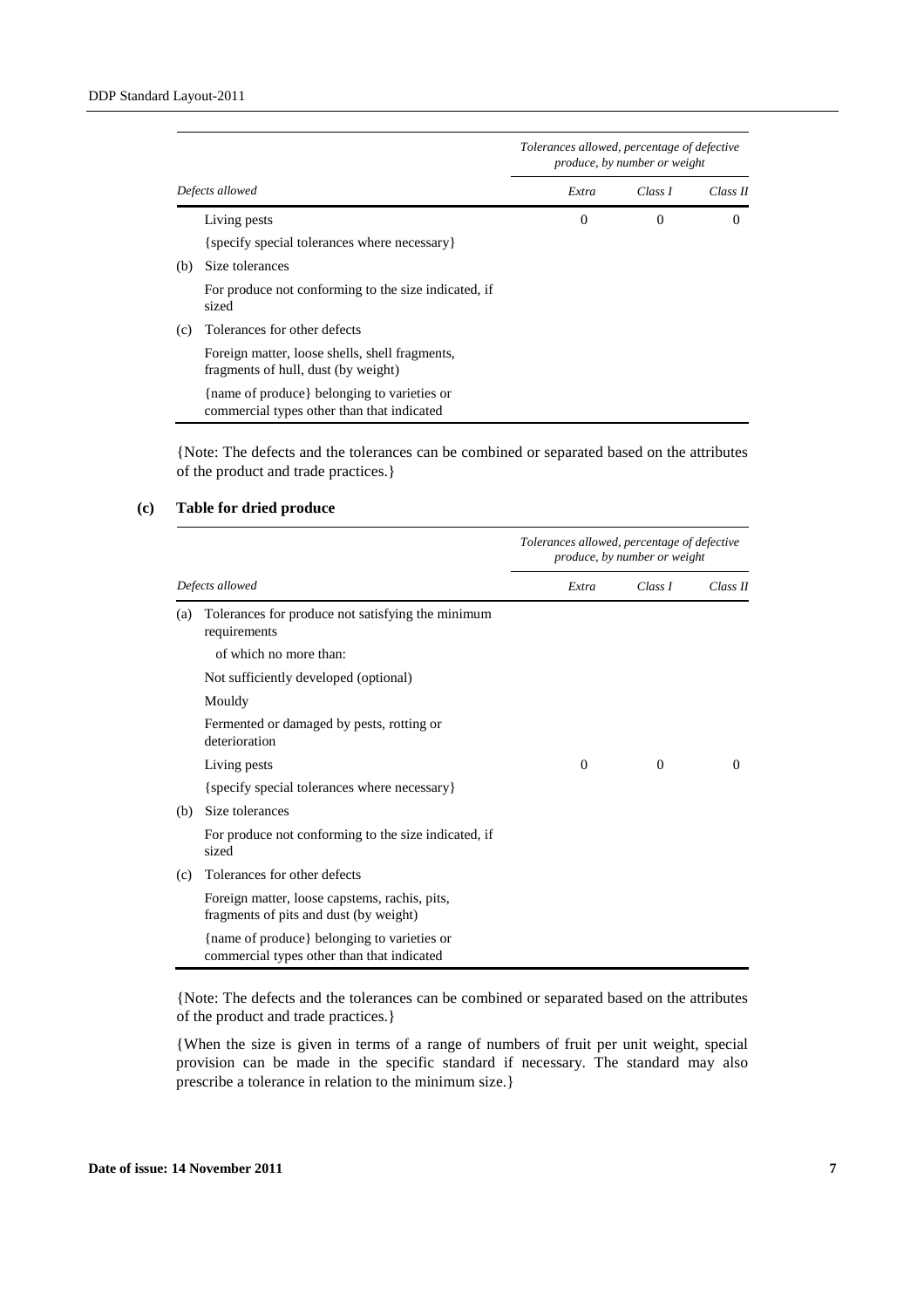# **V. Provisions concerning presentation**

# **A. Uniformity**

The contents of each package<sup>3</sup> must be uniform and contain only *{name of produce}* of the same origin, quality, size (if sized) and variety or commercial type (if indicated). {In addition, for individual standards, uniformity concerning variety and/or commercial type may be laid down, depending on the nature of the produce.}

{Other possible provisions, depending on the nature of produce}

<For "Extra" Class and Class I, the produce must be of the same variety and/or commercial type.> {In addition, depending on the nature of the produce, the standard may require that the produce shall be of the same crop year, shape and/or colour.}

The visible part of the contents of the package must be representative of its entire contents.

### **B. Packaging**

*{name of produce}* must be packed in such a way as to protect the produce properly.

The materials used inside the package must be clean and of a quality such as to avoid causing any external or internal damage to the produce. The use of materials, particularly of paper or stamps bearing trade specifications, is allowed, provided the printing or labelling has been done with non-toxic ink or glue.

Packages must be free of all foreign matter in accordance with the table of tolerances in section "IV. Provisions concerning tolerances".

# **VI. Provisions concerning marking**

Each package<sup>4</sup> must bear the following particulars in letters grouped on the same side, legibly and indelibly marked and visible from the outside:

### **A. Identification**

Packer and/or Dispatcher:

Name and physical address (e.g. street/city/region/postal code and, if different from the country of origin, the country) or a code mark officially recognized by the national authority<sup>5</sup>.

<sup>3</sup>{Definitions: The term "packages" covers "sales packages" and "prepackages". Packages are individually packaged part of a lot, including contents. The packaging is conceived so as to facilitate handling and transport of a number of sales packages or of products loose or arranged, in order to prevent damage by physical handling and transport. The package may constitute a sales package. Road, rail, ship and air containers are not considered as packages. Sales packages are individually packaged part of a lot, including contents. The packaging of sales packages is conceived so as to constitute a sales unit to the final user or consumer at the point of purchase.}

<sup>&</sup>lt;sup>4</sup> These marking provisions do not apply to sales packages presented in packages.

<sup>&</sup>lt;sup>5</sup> The national legislation of a number of countries requires the explicit declaration of the name and address. However, in cases where a code mark is used, the reference "packer and/or dispatcher" (or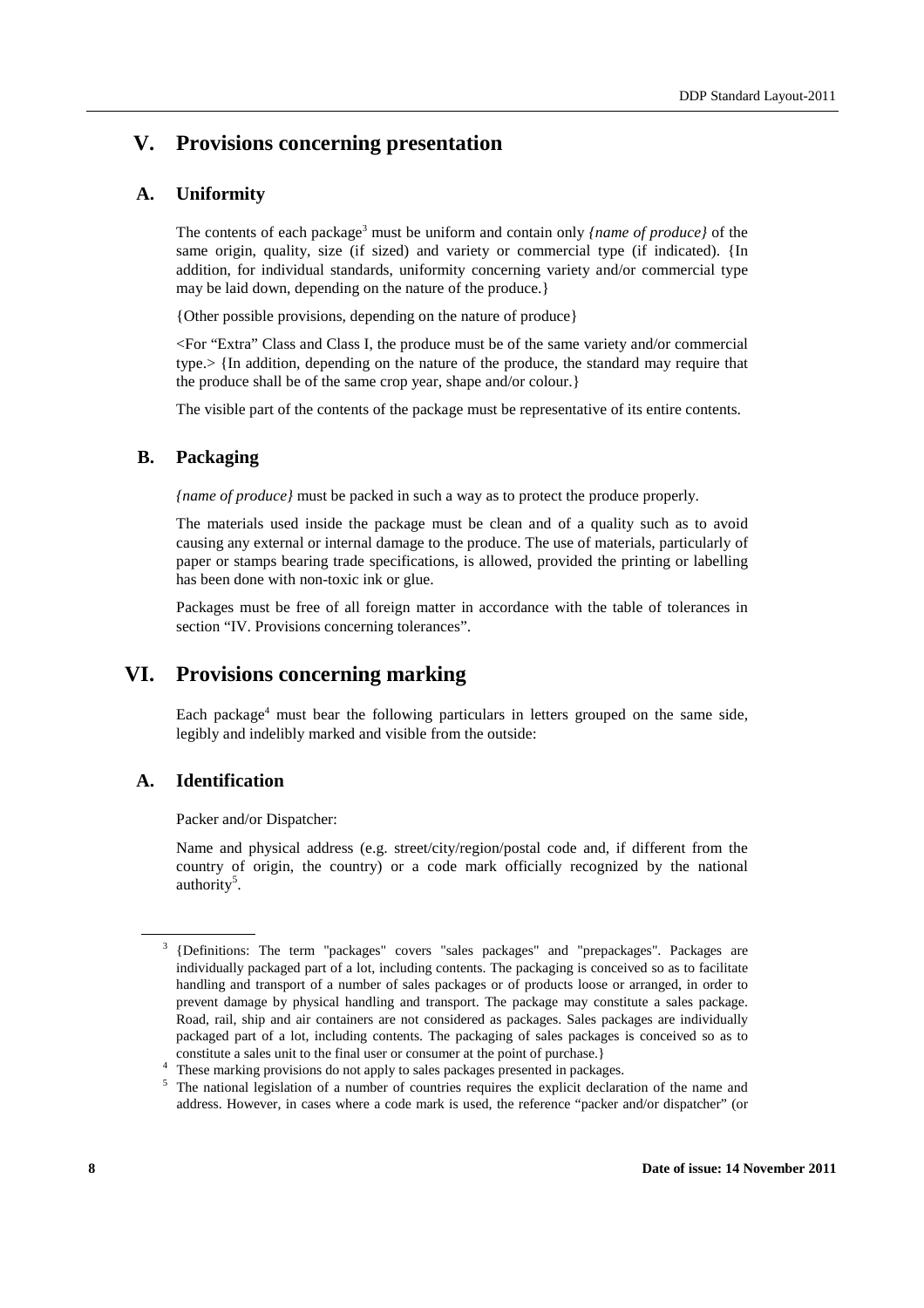### **B. Nature of produce**

- name of the produce
- name of the variety and/or commercial type (optional){according to the nature of the produce}
- type or style {according to the definitions of the standard}.

### **C. Origin of produce**

• country of origin<sup>6</sup> and, optionally, district where grown or national, regional or local place name.

# **D. Commercial specifications**

- class
- size (if sized); expressed in accordance with section III
- crop year {according to the nature of the produce}
- "Best before" followed by the date (optional).

### **E. Official control mark (optional)**

Adopted 2011

equivalent abbreviations) must be indicated in close connection with the code mark, and the code mark should be preceded with the ISO 3166 alpha country code of the recognizing country, if not the country of origin.

 $6$  The full or a commonly used name should be indicated.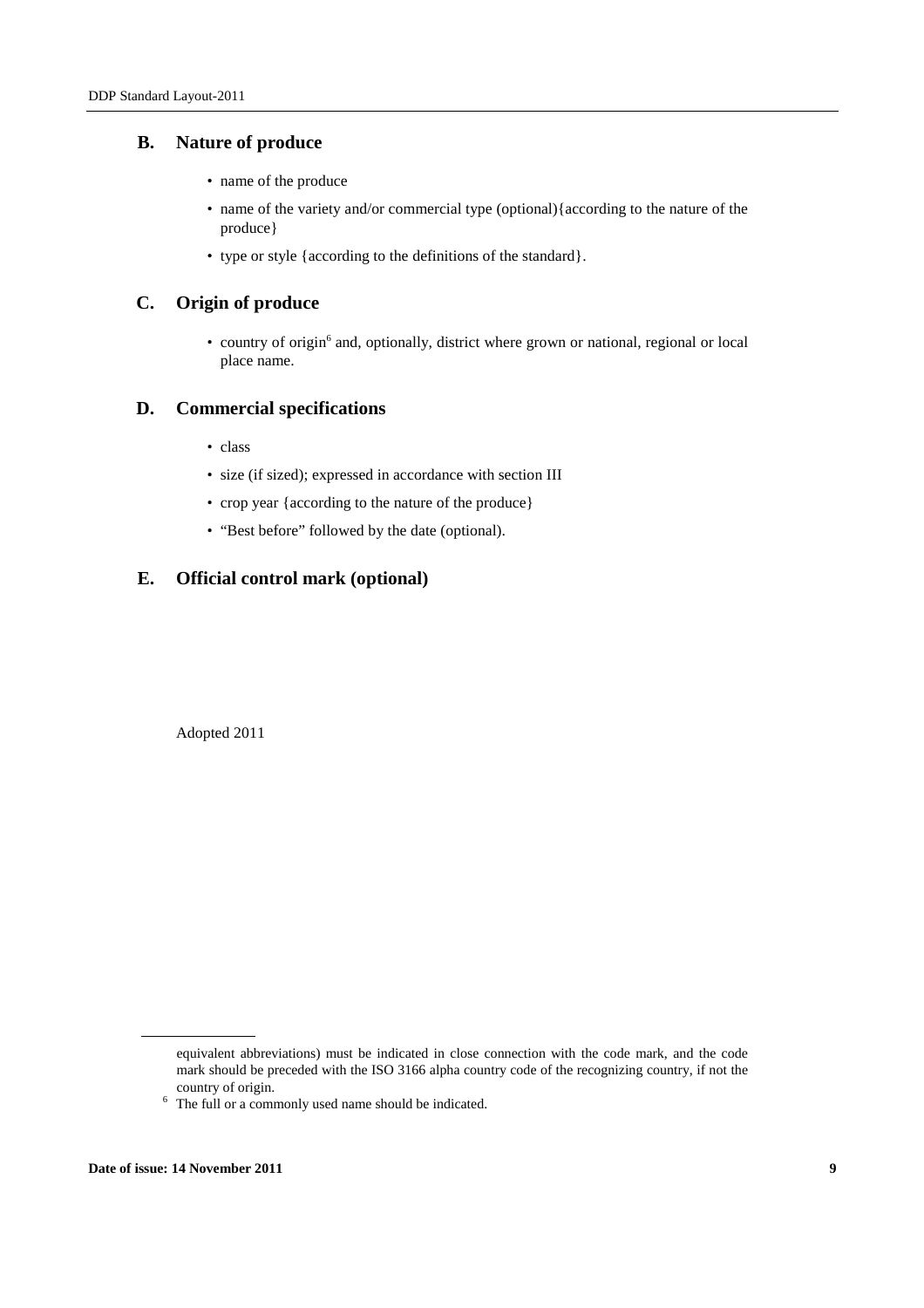# **Annex I**

# **Determination of the moisture content for dried produce**

# **Method 1 - Laboratory reference method**

#### **1. Scope and application**

This reference method serves to determine the moisture content for dried fruits, as dried or desiccated [dehydrated] apricots, figs, prunes, dates, grapes, apples, pears, etc.

#### **2. Reference**

This method is based on the method prescribed by AOAC: AOAC Official Method 934.06 - Moisture in Dried Fruits.

#### **3. Definition**

Moisture content for dried fruits: conventionally, loss in mass measured under the operating conditions specified in AOAC Official Method 934.06. The moisture content is expressed as percentage by mass (grams per 100 grams).

#### **4. Principle**

Determination of the moisture content of a test portion by drying in an oven 6 h at  $70 \pm 1^{\circ}$ C under pressure  $\leq 100$  mm Hg (13.3 kPa).

#### **5. Apparatus (see AOAC Official Method 934.06)**

5.1 Analytical balance sensitive to 1 mg or better.

5.2 Mechanical mill or food chopper.

5.3 Non-corrosive metal dish, provided with well-fitting lid, about 8.5 cm of diameter, allowing the test portion to be spread to about 0.2  $g/cm<sup>2</sup>$  or less.

5.4 Electric vacuum oven with thermostatic control capable of being regulated in normal operation at  $70 \pm 1^{\circ}$  C under pressure  $\leq 100$  mm Hg (13.3 kPa.).

- 5.6 Desiccator containing an effective desiccant.
- 5.7 Steam-bath.

#### **6. Procedure**

Follow the operating conditions as specified in AOAC Official Method 934.06 for Moisture in Dried Fruits, with the following additional specifications, concerning the preparation of the test sample:

Homogenize the laboratory sample and take a minimum of 100 g of dried fruits as a test sample. With non-pitted stone fruits (apricots, prunes, peaches, dates, etc), remove the stones using the rest as a test sample.

Grind or chop the test sample to obtain small particles, using either a mechanical mill or food chopper, without overheating the product, or cut and grind by hand if necessary, using knife, scissors, mortar and pestle or similar.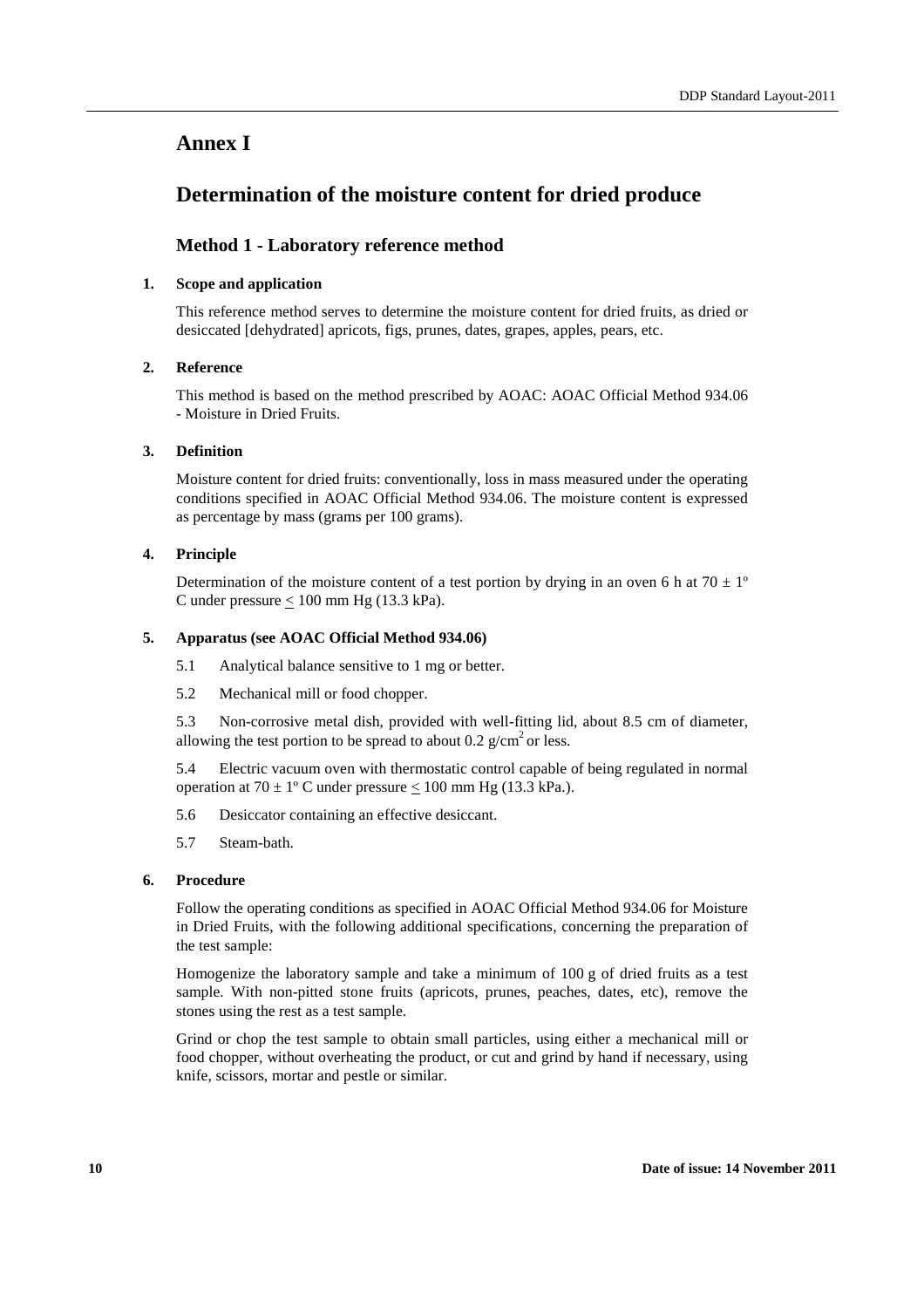Use 5.0 to 10 g of the ground or chopped product as a test portion. Mix the test portion with circa 2 g of finely divided glass fiber filter or of washed sand, with the help of a spatula, and weigh to the nearest 0.001 g.

When necessary, moisten the test portion and the glass fibre filter or the washed sand with a few millilitres of water, mix thoroughly with the help of the spatula, and heat the open dish on the steam-bath to near dryness, before completing the drying in the vacuum oven.

Carry out two determinations on the same test sample.

#### **7. Expression of results and test report**

The moisture content, W, as percentage by mass of the sample (grams per 100 grams), is equal to:

$$
W = \frac{M_1 - M_2}{M_1 - M_0} \times 100
$$

where

 $M_0$  is the mass, in grams, of the dish and lid.<sup>123</sup>

 $M_1$  is the mass, in grams, of the dish and lid, and the test portion before drying.<sup>12</sup>

 $M_2$  is the mass, in grams, of the dish and lid, and the test portion after drying.<sup>12</sup>

Take as a result the arithmetic mean of the results of the two determinations, if the difference between the results is less than 0.2 per cent. The result has to be reported to one decimal place.

The test report shall show the method used and the results obtained. It shall mention any operating details not specified or optional and incidents likely to have influenced the results. It shall also include all the information necessary for the complete identification of the sample.

#### **8. Repeatability**

The difference between the results of two determinations carried out simultaneously or in rapid succession by the same analyst, using the same apparatus and in the same laboratory, should not be greater than 0.2 g of moisture per 100 g of sample.

#### **Method 2 - Rapid method**

#### **1. Scope and application**

This rapid method serves to determine the moisture for dried fruits.<sup>4</sup>

<sup>&</sup>lt;sup>1</sup> Weigh to the nearest 0.001 g.

 $2\;\;$  In case, plus the glass fibre or washed sand, and spatula.

<sup>&</sup>lt;sup>3</sup> After heating in the oven for 2 hours and cooling in the desiccator.

<sup>&</sup>lt;sup>4</sup> It is possible to employ other rapid methods based on different conductance methods or on the principle of loss of mass by heating with apparatus including a halogen or infrared lamp and a built-in analytical balance, always with the condition that the method and the apparatus has to be calibrated according the laboratory method.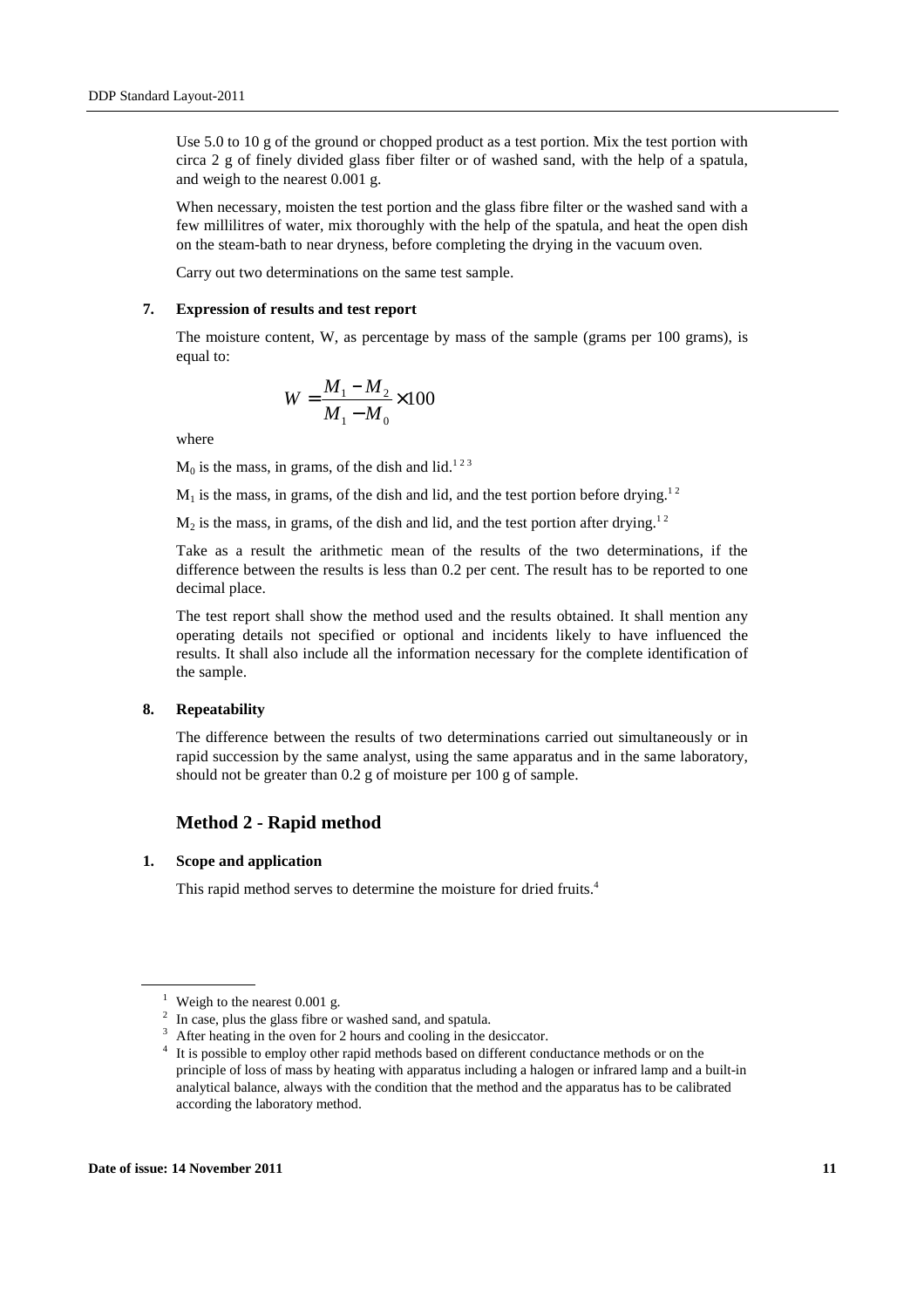#### **2. Reference**

This method is based on the method prescribed by AOAC: AOAC Official Method 972.20 - Moisture in Prunes and Raisins (Moisture Meter Method). This method is also commonly used as unofficial method for the determination of moisture content in other kinds of dried fruits.

#### **3. Definition**

Moisture content for dried fruits: conventionally, correlation between moisture content and conductance-temperature measured under the operating conditions specified in AOAC Official Method 972.20. The moisture content is expressed as percentage by mass (grams per 100 grams).

#### **4. Principle**

Determination of the conductance and temperature of a test portion by the moisture tester meter and under the operating conditions specified in AOAC Official Method 972.20. The moisture tester meter has to be calibrated according to the laboratory method, for each kind of dried fruit, taken into account the variety or commercial type and the type of presentation (whole, pitted, slabs, dices, etc) and, when necessary, the crop year and/or the origin.

#### **5. Apparatus (see AOAC Official Method 972.20)**

- 5.1 Moisture tester meter type A series.
- 5.2 Thermometer (if not incorporated in the moisture tester meter).
- 5.3 Mechanical mill or food chopper.

#### **6. Procedure**

Follow the operating conditions as specified in AOAC Official Method 972.20 - Moisture in Prunes and Raisins (Moisture Meter Method).

Carry out the determination on two test portions.

#### **7. Expression of results and test report**

#### 7.1 Result

The result should be the arithmetic mean of the two determinations. Report the result to one decimal place.

#### 7.2 Test report

The test report must state the method used and the results obtained. The report must contain all the information necessary for the complete identification of the sample.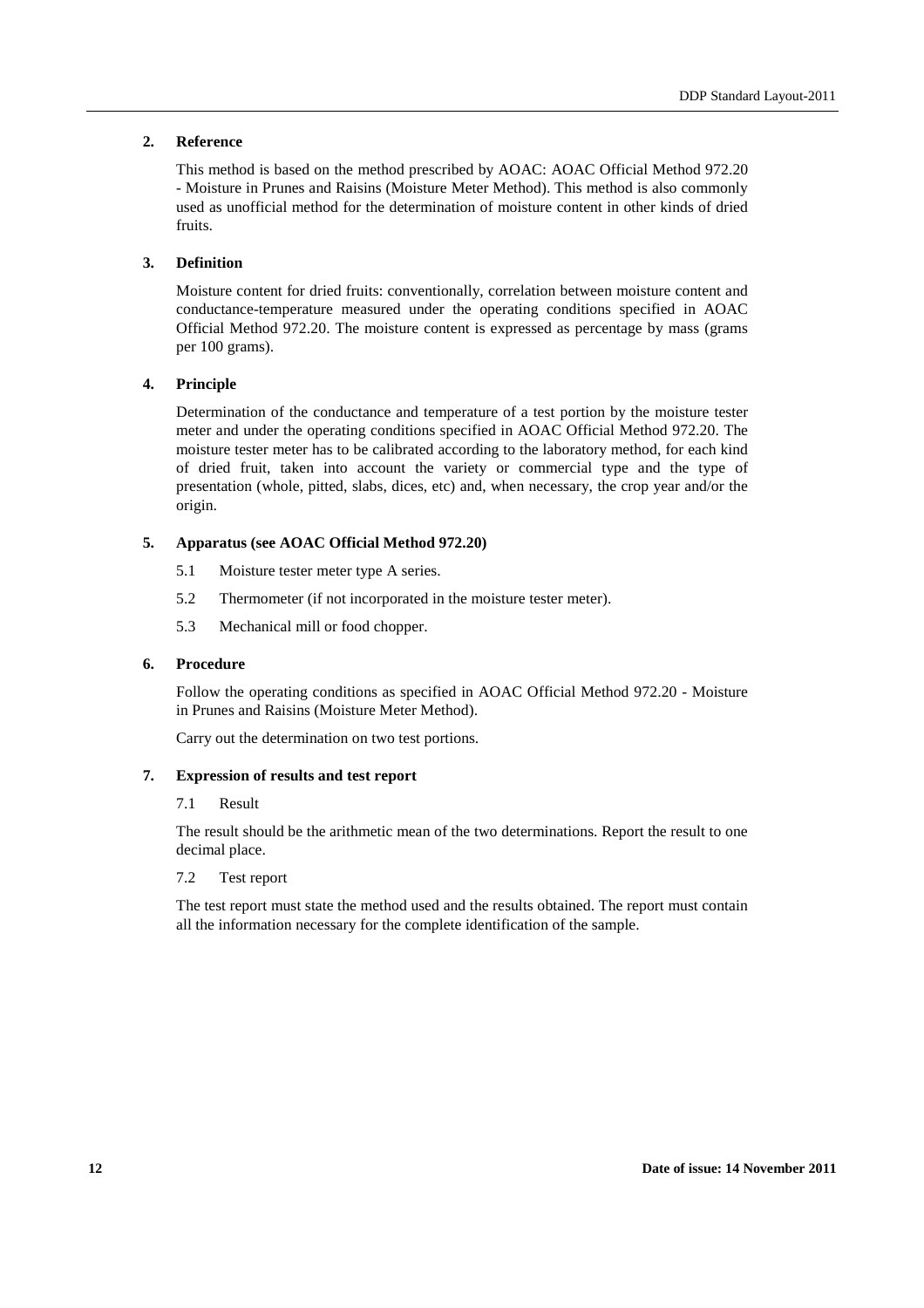# **Annex II**

# **Determination of the moisture content for dry produce**

#### **Method 1 - Laboratory reference method**

#### **1. Scope and application**

This reference method serves to determine the moisture and volatile matter content for both inshell nuts and shelled nuts (kernels).

#### **2. Reference**

This method is based on the method prescribed by the International Organization for Standardization (ISO): ISO 665-2000 Oilseeds - Determination of moisture and volatile matter content.

#### **3. Definition**

Moisture and volatile matter content for dry produce (inshell nuts and shelled nuts): loss in mass measured under the operating conditions specified in ISO 665-2000 for oilseeds of medium size (see point 7.3 of ISO 665-2000). The moisture content is expressed as mass fraction, in percentage, of the mass of the initial sample.

For whole nuts, when moisture content is expressed both for the whole nut and for the kernel, in cases of dispute between the two values, the moisture content value of the whole nut takes precedence.

#### **4. Principle**

Determination of the moisture and volatile matter content of a test portion by drying at 103  $\pm 2^{\circ}$  C in an oven at atmospheric pressure, until practically constant mass is reached.

#### **5. Apparatus (see ISO 665-2000 for more details)**

- 5.1 Analytical balance sensitive to 1 mg or better.
- 5.2 Mechanical mill.
- 5.3 3 mm round-holes sieve.

5.4 Glass, porcelain or non-corrosive metal containers, provided with well-fitting lids, allowing the test portion to be spread to about 0.2  $g/cm^{-2}$  (approximately 5 mm height).

5.5 Electric oven with thermostatic control capable of being regulated between 101º C and 105º C in normal operation.

5.6 Desiccator containing an effective desiccant.

#### **6. Procedure**

Follow the operating conditions as specified in ISO 665-2000 for oilseeds of medium size (point 7 and 7.3 of ISO 665-2000), but with the following specific modifications, concerning the preparation of the test sample.

Although ISO 665-2000 sets up one initial period of 3 hours in the oven set at  $103 \pm 2^{\circ}$  C, for nuts one initial period of 6 hours is recommended.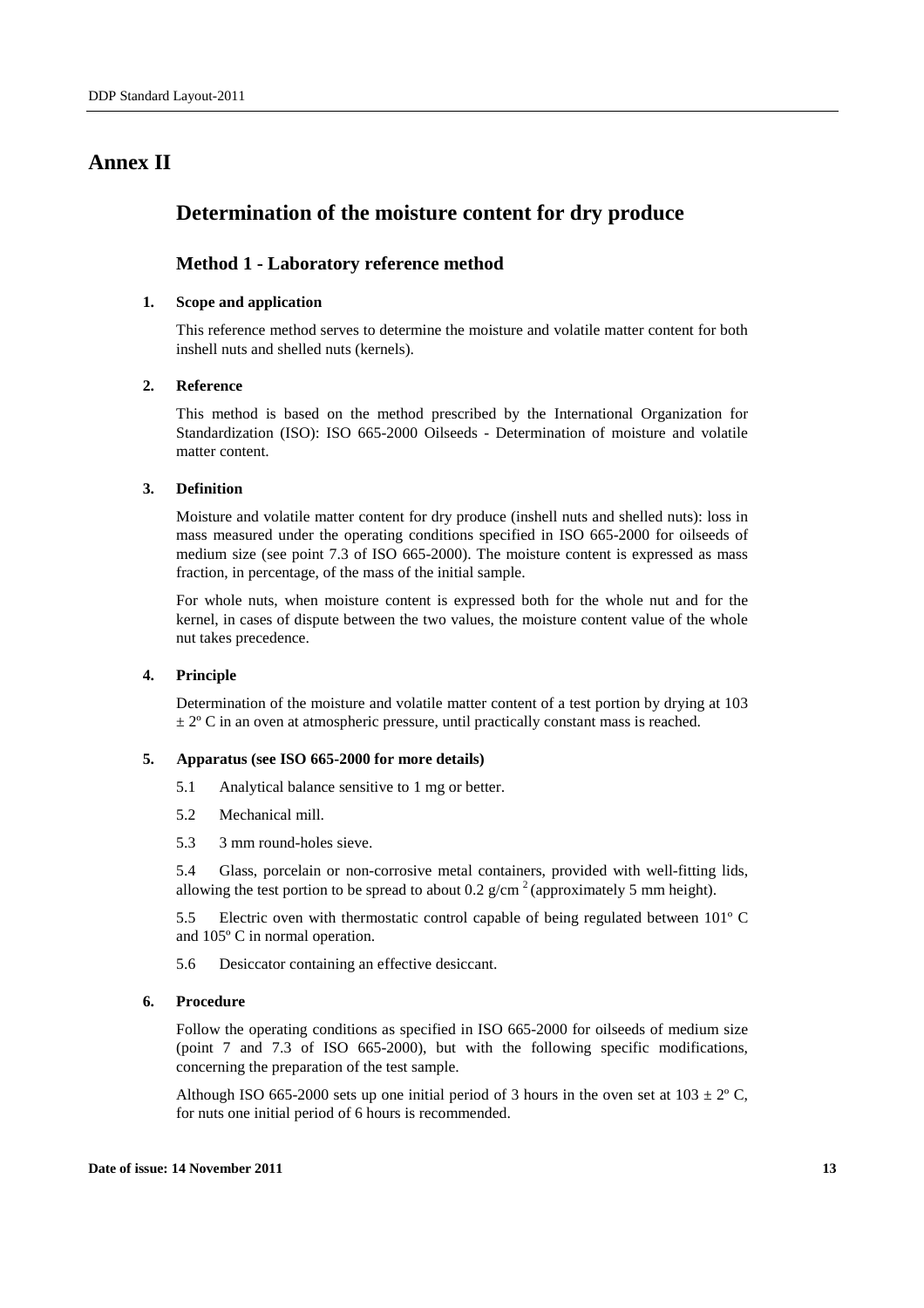#### **6 Determination of the moisture and volatile matter content of kernels and of whole nuts (shell plus kernel)**

#### **(a) Determination of the moisture and volatile matter content of kernels:**

For shelled nuts, homogenize the laboratory sample and take a minimum of 100 g of kernels as a test sample.

For inshell nuts, take a minimum of 200 g and, using a nutcracker or hammer, remove the shells and fragments or particles of shell, using the rest as a test sample. The kernel skin (cuticle or spermoderm) is included in the test sample.

Grind and sieve the test sample until the size of the particles obtained is no greater than 3 mm. During the grinding operation, care should be taken to avoid the production of a paste (oily flour), the overheating of the sample and the consequent loss of moisture content (for example, if using a mechanical food chopper, by successive very short grinding and sieving operations).

Spread evenly over the base of the vessel about 10 g of the ground product as a test portion, replace the lid, and weigh the whole vessel. Carry out two determinations on the same test sample.

#### **(b) Determination of moisture and volatile matter content on whole nuts (shell plus kernel):**

Remove all the foreign matter (dust, stickers, etc.) from the test sample. Homogenize the laboratory sample and take a minimum of 200 g of nuts as a test sample.

Grind the whole nuts using either a Rass Mill, a Romer Mill or a Brabender apparatus or similar, without overheating the product.

Spread evenly over the base of the vessel about 15 g of the ground product as a test portion, replace the lid, and weigh the whole vessel. Carry out two determinations on the same test sample.

#### **7. Expression of results and test report**

Follow all the instructions as specified in ISO 665-2000 (sections 9 and 11) for method of calculation and formulae, and for test report, without any modification.<sup>1</sup>

#### **8. Precision**

For conditions of repeatability and reproducibility, apply specifications of ISO 665-2000 (sections 10.2 and 10.3) for soya beans.

- The result is the arithmetic mean of the two determinations; the difference between the two determinations should not exceed 0.2 per cent (mass fraction).
- The result has to be reported to one decimal place.

<sup>&</sup>lt;sup>1</sup> The main points specified are as follows:

<sup>•</sup> Moisture and volatile matter content is expressed as mass fraction, in percentage, of the mass of the initial sample.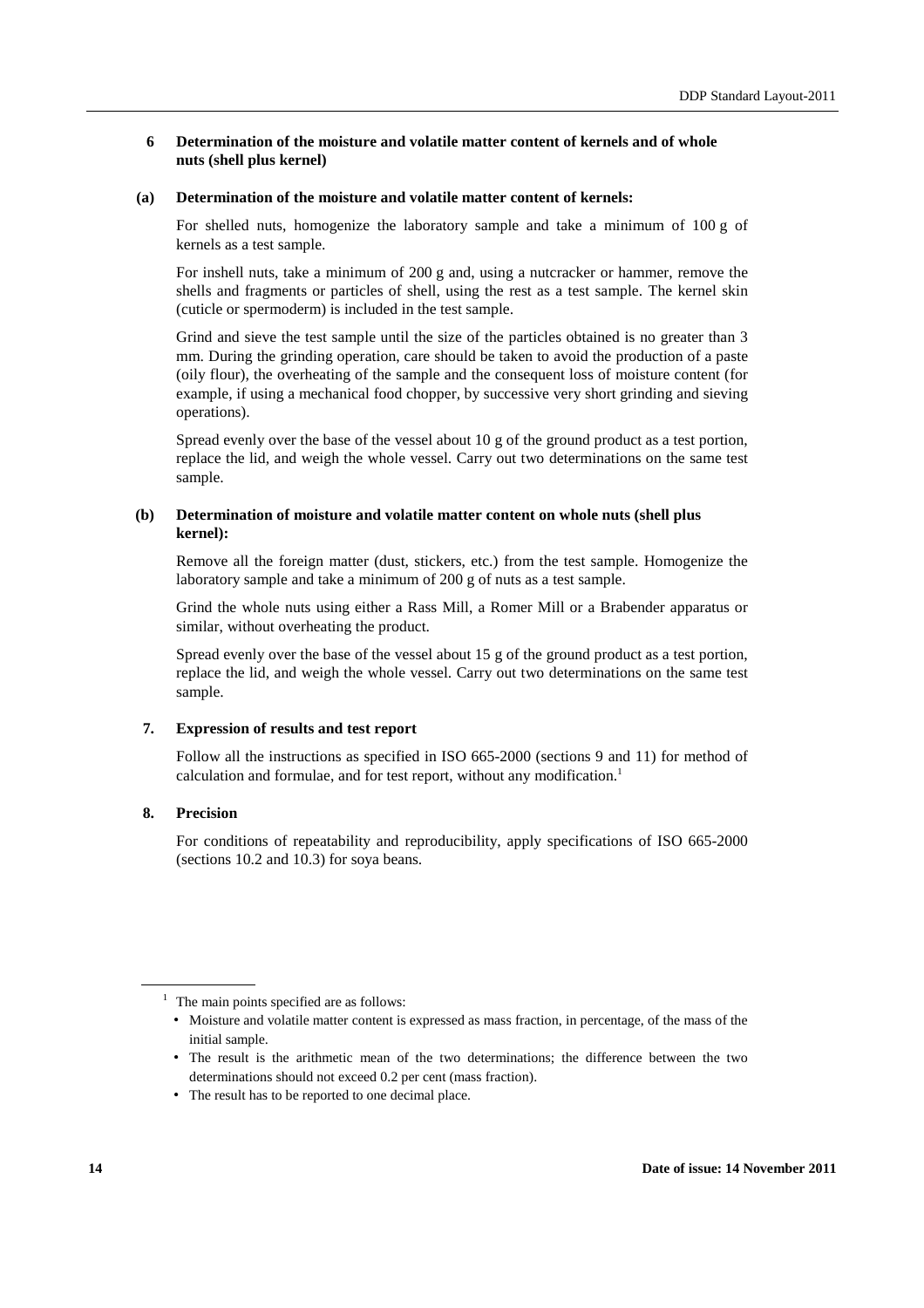# **Method 2 - Rapid method**

#### **1. Principle**

Determination of the moisture content using a measuring apparatus based on the principle of loss of mass by heating. The apparatus should include a halogen or infrared lamp and a built-in analytical balance, calibrated according to the laboratory method.

The use of an apparatus based on the principle of electrical conductivity or resistance, as Moisture Meters, Moisture Testers and similar, is also allowed, always with the condition that the apparatus has to be calibrated according with the laboratory reference method for the tested product.

#### **2. Apparatus**

2.1 Mechanical mill or food chopper.

2.2 3 mm round-holes sieve (unless indicated otherwise by the instructions for use of the apparatus).

2.3 Halogen or infrared lamp with built-in analytical balance sensitive to 1 mg or better.

#### **3. Procedure**

3.1 Preparation of sample

Follow the same instructions as given for the laboratory reference method (sections 6(a) and 6(b)), unless indicated otherwise by the instructions for use of the apparatus, particularly with regard to the diameter of the fragments.

3.2 Determination of moisture content

Carry out the determination on two test portions of approximately 5 to 10 g each, unless indicated otherwise by the instructions for use of the apparatus.

Spread the test portion over the base of the test receptacle, thoroughly cleaned in advance, and note the weight of the test portion to within 1 mg.

Follow the procedure indicated in the instructions for use of the apparatus for the product to be tested, in particular with regard to the adjusting of temperatures, the duration of the test and the recording of the weight readings.

#### **4. Expression of results**

#### 4.1 Result

The result should be the arithmetic mean of the two determinations, provided that the conditions of repeatability (4.2) are satisfied. Report the result to one decimal place.

#### 4.2 Repeatability

The difference in absolute value between the respective results of the two determinations performed simultaneously or one immediately after the other by the same operator, under the same conditions on identical test material, must not exceed 0.2 per cent.

#### **5. Test report**

The test report must state the method used and the results obtained. The report must contain all information necessary for the full identification of the sample.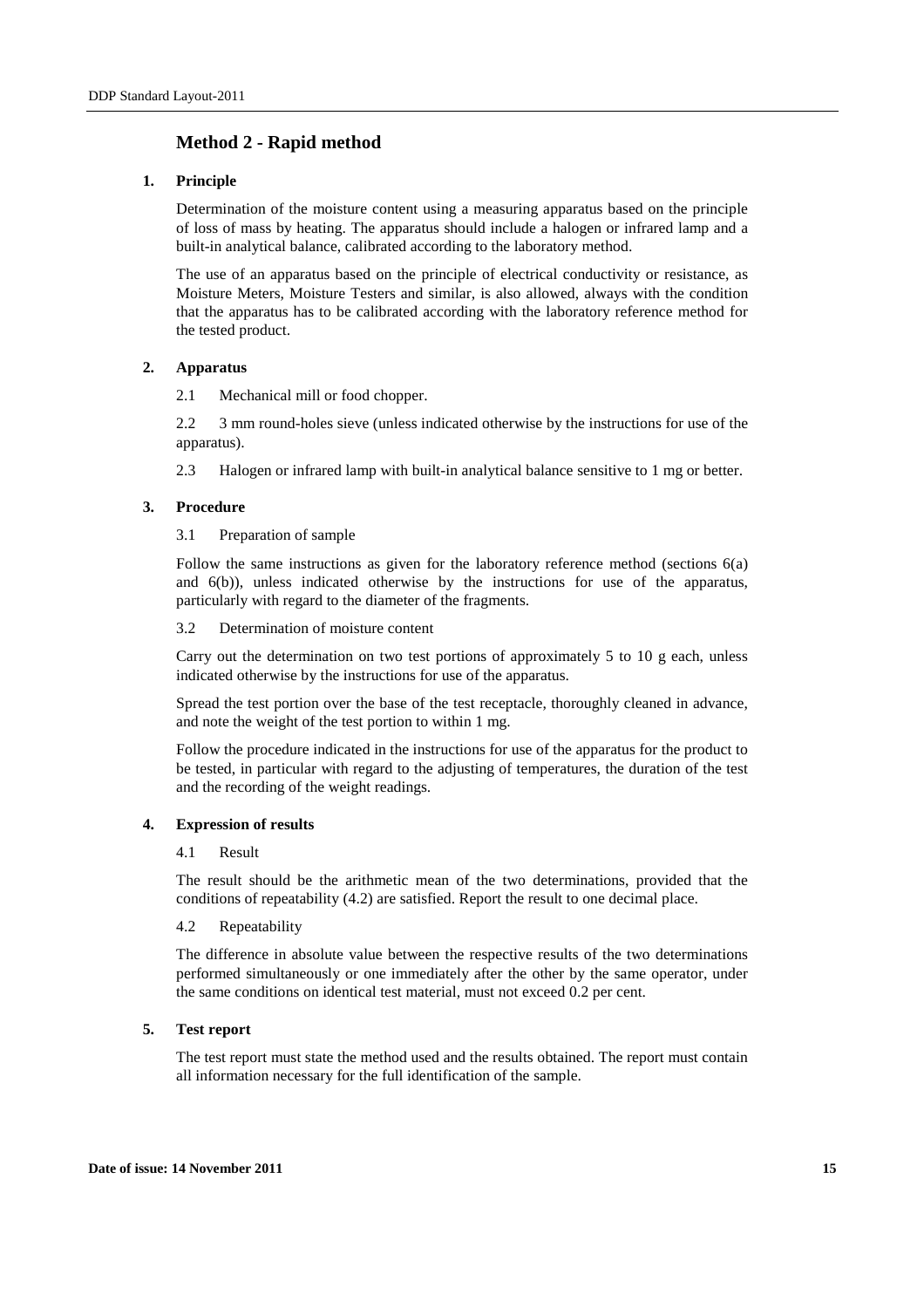# **Annex III**

# **Recommended terms and definitions of defects for standards of dry (inshell nuts and nut kernels) and dried produce**

# **1. Recommended terms**

| <b>Terms</b>              | <b>Definitions</b>                                                                                                                                                                                                                                                                                      |
|---------------------------|---------------------------------------------------------------------------------------------------------------------------------------------------------------------------------------------------------------------------------------------------------------------------------------------------------|
| Kernel                    | Edible part of the inshell nuts, corresponding to the seed of the dry fruit,<br>provided with an outer skin or integument (testa or episperm).                                                                                                                                                          |
| Peeled kernel (blanched)  | Nut kernel with its outer skin or integument removed.                                                                                                                                                                                                                                                   |
| Hull                      | Inedible fleshy part of the inshell nuts that covers the shell, and has to be<br>removed before packing the produce                                                                                                                                                                                     |
| <b>Shell</b>              | Inedible woody part of the inshell nuts that protect the kernel,<br>corresponding to the endocarp (drupes), the pericarp (nutlets) or the testa<br>(strobilus or cone-like fruit).                                                                                                                      |
| Stone (pit)               | Inedible part of dried drupes corresponding to the endocarp and the seed<br>of the fruit.                                                                                                                                                                                                               |
| Direct consumption        | Produce which will reach the consumer in its present state, without<br>undergoing any treatment other than conditioning or packaging;<br>operations such as sorting, selection, sizing and mixing shall not be<br>considered as processing.                                                             |
| Processing                | Operation distinct from conditioning or packaging which involves a<br>substantial modification of the product or its form of presentation, such<br>as decorticating (shelling), peeling (blanching), grilling or roasting, or<br>the manufacture of sticks, pastes or flour, etc.                       |
| Food industry             | Any other operation involving either the manufacture of derived food<br>products (oils, flavourings, seasonings, etc.) or the use of the produce as<br>an ingredient in the manufacture of various food products.                                                                                       |
| Clean                     | Produce which is practically free from any adhering foreign material and<br>any visible adhering dirt.                                                                                                                                                                                                  |
| Sufficiently dry or dried | Inshell nut, nut kernel or dried fruit which, as a result of its own<br>development or of natural or artificial systems of drying, has attained a<br>moisture content that ensures its keeping quality.<br>{the maximum moisture content should normally be indicated in relation<br>with this subject} |
| Natural drying            | Loss of moisture achieved solely by aeration and/or ambient heat,<br>without the use of external heat sources, desiccants or dehydrating<br>substances.                                                                                                                                                 |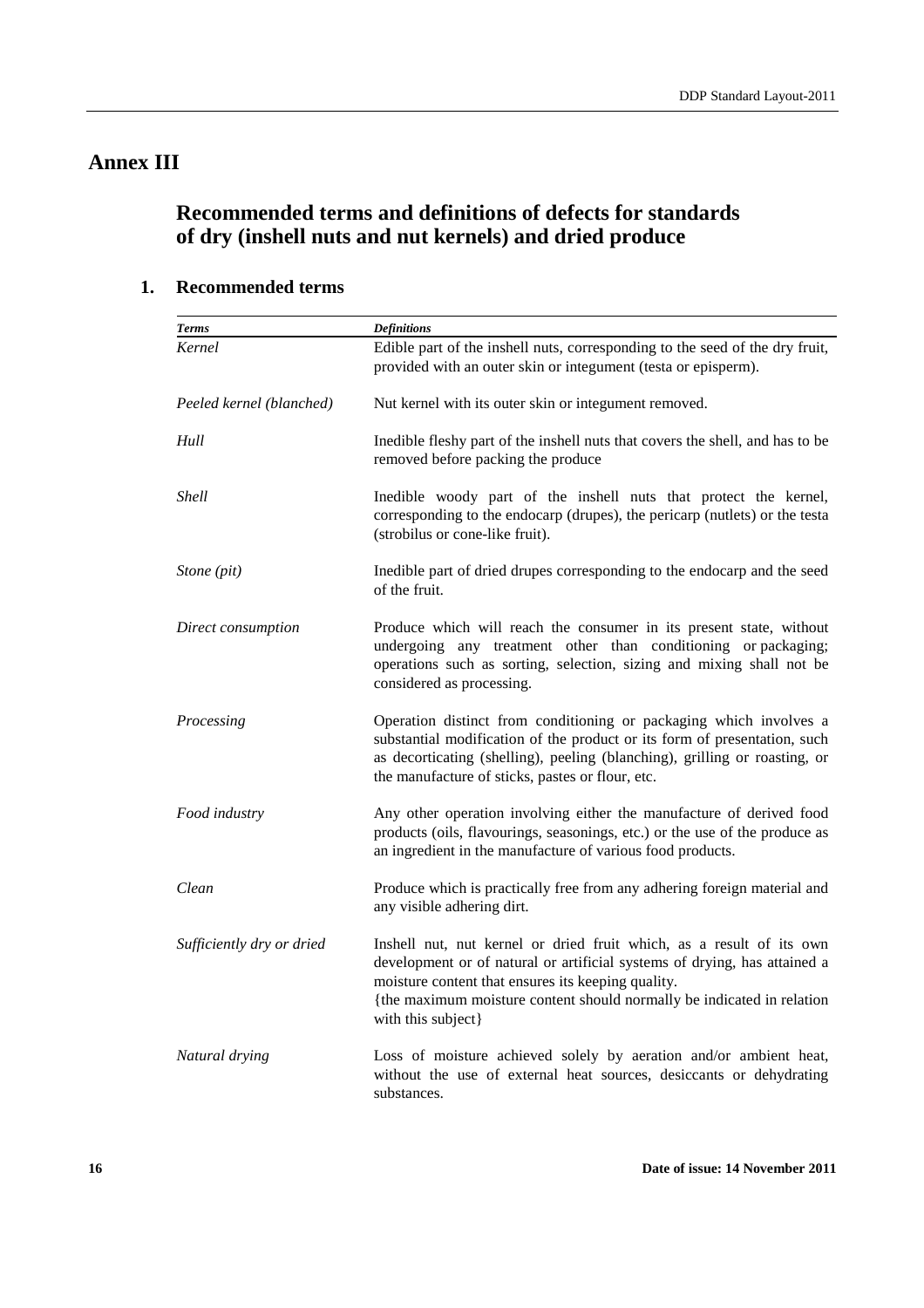| <b>Terms</b>    | <b>Definitions</b>                                                                                                                                                                                                                                                                                                                                                                                               |  |
|-----------------|------------------------------------------------------------------------------------------------------------------------------------------------------------------------------------------------------------------------------------------------------------------------------------------------------------------------------------------------------------------------------------------------------------------|--|
| Ripe            | Inshell nut, nut kernel or dried fruit which has reached sufficient<br>maturity, account being taken of its nature and final use.<br>{where appropriate, information concerning minimum sugar content,<br>acidity, minimum coloration, stage of development, etc., may be<br>provided}                                                                                                                           |  |
| Preservative    | Products which prolong the shelf-life of food products by protecting<br>them against deterioration caused by micro-organisms or biological<br>alterations. For a more detailed definition, see Codex General Standard<br>for<br>Food<br>Additives"<br>(GSFA)<br><http: gsfaonline="" index.html="" www.codexalimentarius.net="">.</http:>                                                                        |  |
| Food additives  | In the context of these standards, food additives are substances<br>intentionally added to food to improve organoleptics, appearance and/or<br>characteristics. For a more detailed definition, see Codex General<br>Standard<br>for<br>Additives"<br>Food<br>(GSFA)<br><http: gsfaonline="" index.html="" www.codexalimentarius.net="">.</http:>                                                                |  |
| Sizing          | Action and result of grading inshell nuts, nut kernels or dried fruits with<br>reference to their size, weight or volume; it is defined by a range of<br>grades or intervals determined by a minimum size and a maximum size,<br>which may be variously expressed in terms of the diameter of the<br>equatorial section, the maximum diameter, the unit weight, the number<br>of fruits per unit of weight, etc. |  |
| Screening       | Action and result of grading inshell nuts, nut kernels or dried fruits with<br>reference to a predetermined minimum or maximum size, which may be<br>expressed by mentioning the minimum size followed by the words "or<br>above" or the maximum size followed by the words "and less".                                                                                                                          |  |
| Commercial type | Inshell nuts, nut kernels or dried fruits which belong to different<br>varieties that have similar technical characteristics and/or appearance,<br>which belong to a similar varietal type.<br>{when appropriate, select the more precise specification}                                                                                                                                                         |  |
| Lot             | Quantity of a product which, at the time of control, presents uniform<br>characteristics as regards the identity of the packer or dispatcher, the<br>nature of the product and its origin, the commercial grade, type of<br>packaging and presentation of the product and, where applicable, the<br>variety and/or commercial type, size or screen, and colour.                                                  |  |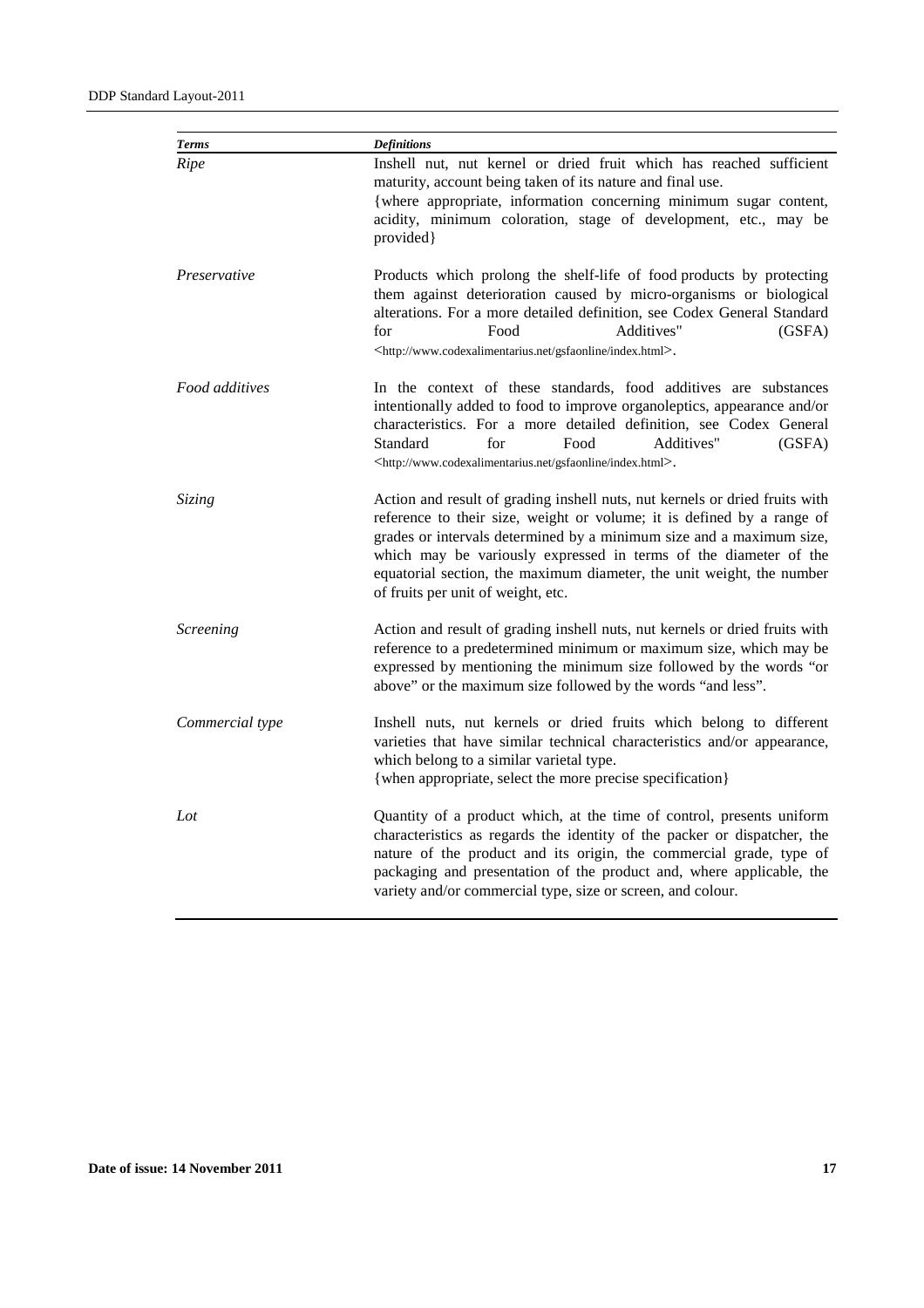# **2. Definition of defects**

## **(a) Generic definitions**

| <b>Terms</b>             | <b>Definitions</b>                                                                                                                                                                                                                                                                                                                                                                                                                                                                                                                                                                                         |
|--------------------------|------------------------------------------------------------------------------------------------------------------------------------------------------------------------------------------------------------------------------------------------------------------------------------------------------------------------------------------------------------------------------------------------------------------------------------------------------------------------------------------------------------------------------------------------------------------------------------------------------------|
| Slight defect or damage  | Defect or combination of defects which impairs the appearance of the<br>product, including in particular slight superficial defects such as<br>blemishes, staining, scars, bruises, areas of discolouration, torn skin,<br>mechanical injuries, sun-scald, etc., provided that these do not<br>significantly affect the edibility, keeping quality or commercial quality<br>of the product.                                                                                                                                                                                                                |
| Serious defect or damage | Defect or combination of defects which seriously impairs the appearance<br>of the product, or which significantly affects its edibility, keeping quality<br>or commercial quality, including in particular defects such as mould,<br>decay, insect damage, rancidity, abnormal taste, very apparent dirt,<br>crushing or serious mechanical injuries, excess of moisture.                                                                                                                                                                                                                                  |
| Intrinsic defect         | Abnormality with regard to the characteristics of mature and properly<br>handled fruits, including immaturity, insufficient development,<br>misshapenness, germination, aborted fruits, excessive dehydration or<br>desiccation, etc.                                                                                                                                                                                                                                                                                                                                                                      |
| <b>Blemish</b>           | Noticeable and localized imperfection that significantly impairs the<br>external appearance <of dried="" fruit="" kernel="" or="" shell,="" the="">, from any<br/>cause or source, either intrinsic or extrinsic, including staining, dark<br/>spots, blotches, scars, hail marks, scabs, blisters, bruises and other<br/>similar defects, but excluding blemishes caused by a more serious defect<br/>such as mould, decay or damage by pests.<br/>{where appropriate, add a definition of what is not considered as a defect<br/>and indicate the maximum total or aggregate area allowed per unit}</of> |
| <b>Staining</b>          | Apparent and localized alteration of the external colour which<br>significantly impairs the external appearance <of kernel="" or<br="" shell,="" the="">the fruit&gt;, from any cause or source, including dark spots, blotches, etc.,<br/>but excluding staining caused by a more serious defect such as mould,<br/>decay or damage by pests.<br/>{where appropriate, add a definition of what is not considered as a defect<br/>and indicate the maximum total or aggregate area allowed per unit}</of>                                                                                                  |
| <i>Discolouration</i>    | Significant and widespread change of the typical external or internal<br>colour, from any cause or source, either intrinsic or extrinsic, including<br>in particular blackening and the appearance of very dark colours, but<br>excluding discolouration caused by a more serious defect such as mould,<br>decay or damage by pests.<br>{where appropriate, add a definition of what is not considered as a defect<br>and indicate the maximal total area allowed per unit}                                                                                                                                |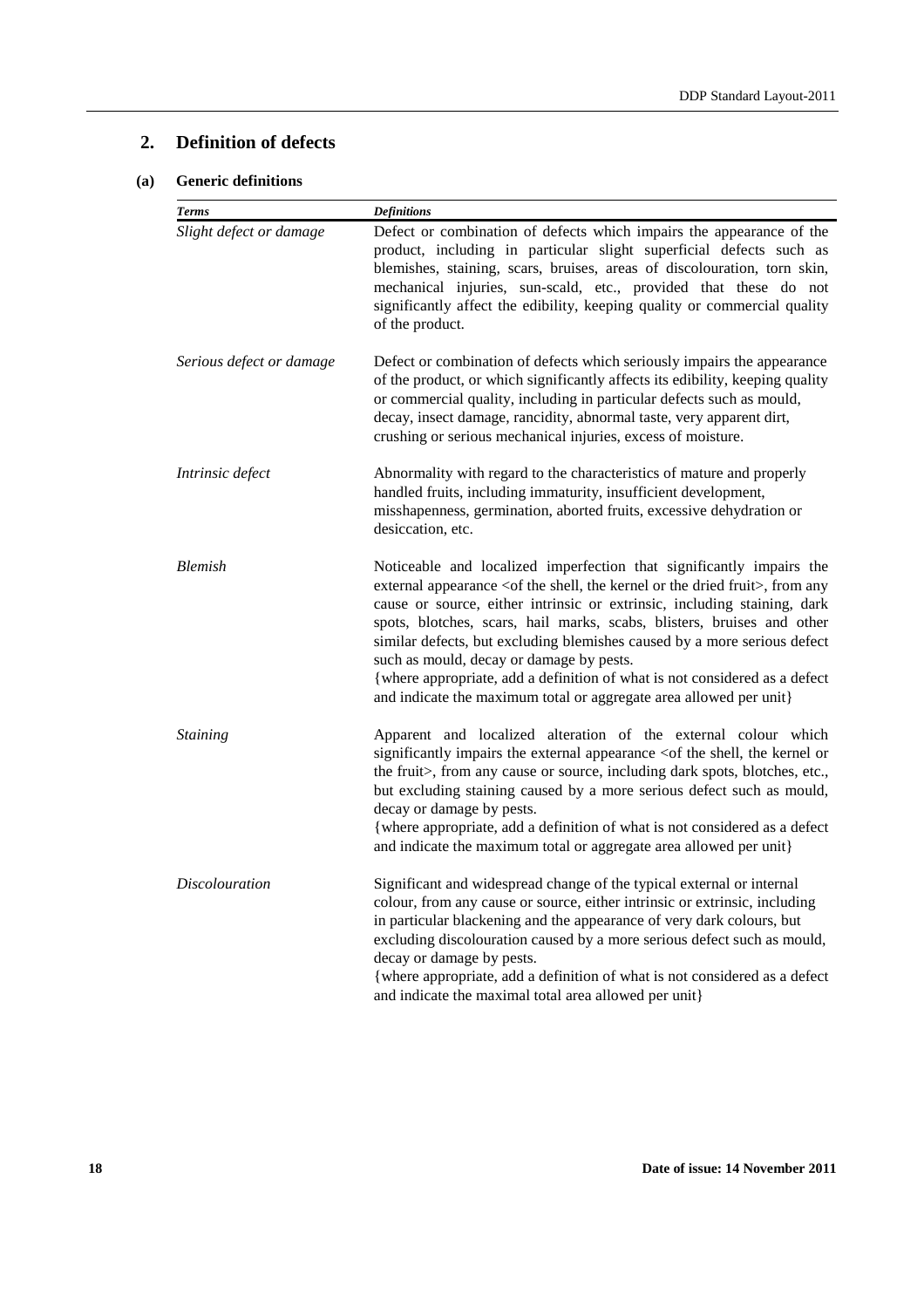| <b>Terms</b>               | <b>Definitions</b>                                                                                                                                                                                                                                                                                                                            |
|----------------------------|-----------------------------------------------------------------------------------------------------------------------------------------------------------------------------------------------------------------------------------------------------------------------------------------------------------------------------------------------|
| Mechanical injuries        | Cracks, splits, tears, bruising or any injury affecting a significant part of<br>either the skin, the integument or the shell, or the fruit flesh or the kernel<br>flesh.<br>{where appropriate, add a definition of what is not considered as a defect<br>and indicate the maximum total or aggregate area or length allowed per<br>$unit$ } |
| Damage caused by pests     | Visible damage or contamination caused by insects, mites, rodents or<br>other animal pests, including the presence of dead insects and/or mites<br>and their debris or excreta.                                                                                                                                                               |
| Living pests               | Presence of living pests (insects, mites or others) at any stage of<br>development (adult, nymph, larva, egg, etc.).                                                                                                                                                                                                                          |
| Decay (rotten)             | Significant decomposition caused by the action of micro-organisms or<br>other biological processes. This is normally accompanied by changes in<br>texture (soft or watery appearance) and/or changes in colour (initial<br>appearance of brownish hues and eventually blackening).                                                            |
| Mould                      | Mould filaments visible to the naked eye, either inside or outside of the<br>fruit or of the kernel.                                                                                                                                                                                                                                          |
| Foreign odour and/or taste | Any odour or taste that is not characteristic of the product.                                                                                                                                                                                                                                                                                 |
| Dirt                       | Very apparent adhering or embedded dirt, soil, mud or dust, producing a<br>smudgy, smeared, flecked or coated effect, that seriously detracts from<br>the appearance of the produce.                                                                                                                                                          |
| Foreign matter             | Any visible and/or apparent matter or material not usually associated<br>with the product.                                                                                                                                                                                                                                                    |
| Abnormal external moisture | {see definitions of extraneous vegetable material}<br>Presence of water, moisture or condensation, on the surface of the<br>product.                                                                                                                                                                                                          |

# **(b) Specific definitions for nuts (inshell nuts and nut kernels)**

#### *Defects of the shell*

Any defects which adversely affect the appearance or the quality of the shell, such as:

| <b>Terms</b>                     | <b>Definitions</b>                                                                                                                                                                                                                                                                           |
|----------------------------------|----------------------------------------------------------------------------------------------------------------------------------------------------------------------------------------------------------------------------------------------------------------------------------------------|
| Broken shell                     | Broken, split or seriously mechanically damaged shell. The absence of a<br>very small part of the shell or a slight crack shall not be considered as a<br>defect provided that the kernel is still protected.                                                                                |
| Mechanically damaged             | Shells with very apparent mechanical injuries, even if superficial, such<br>as pronounced marks caused by hulling equipment.<br>{where appropriate, add a definition of what is not considered as a defect<br>and indicate the maximum total or aggregate area or length allowed per<br>unit |
| Extraneous vegetable<br>material | Harmless vegetable matter associated with the product                                                                                                                                                                                                                                        |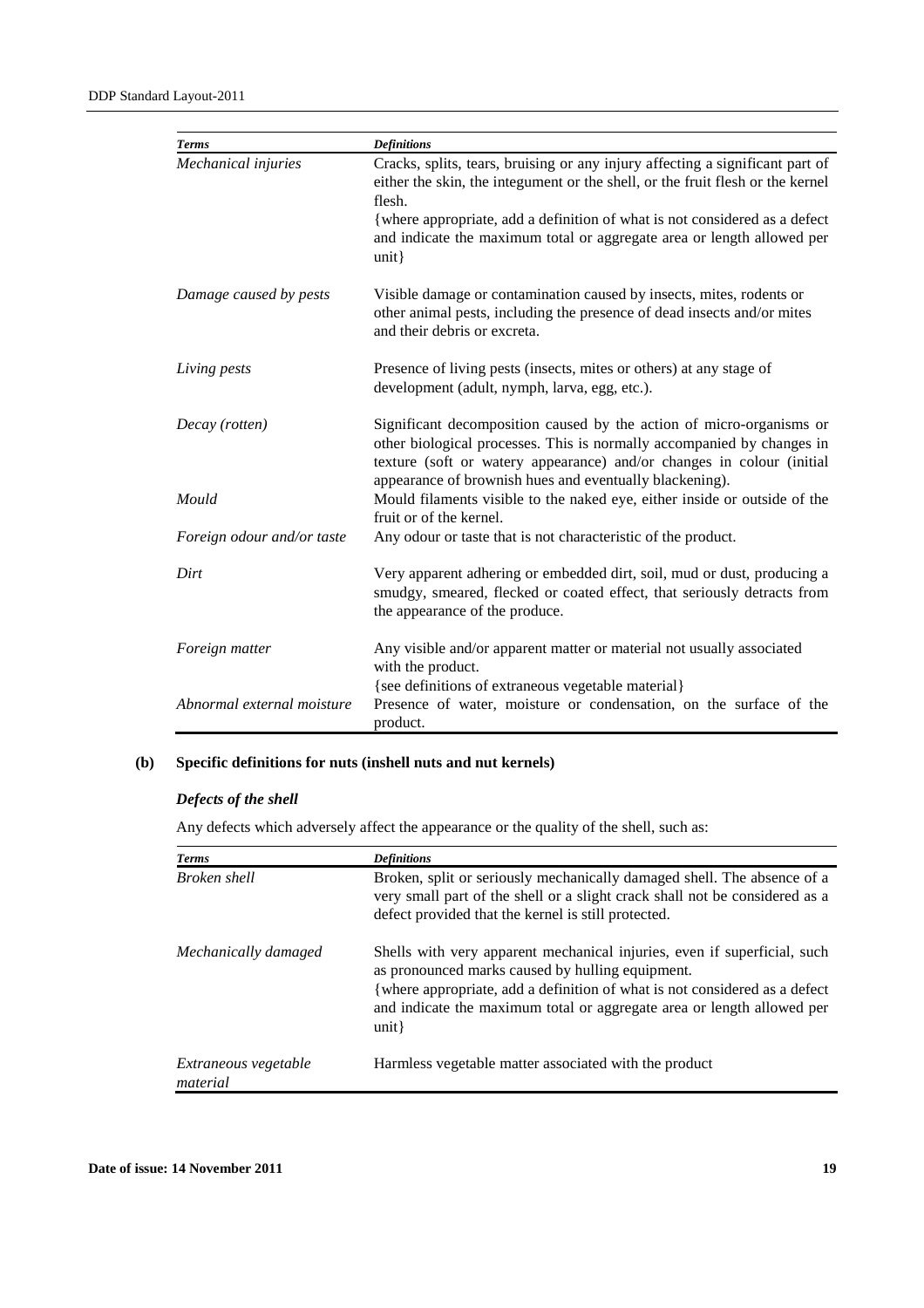### *Defects of the kernel*

Any defect which adversely affects the appearance, edibility, keeping quality or quality of the kernel, such as:

| <b>Terms</b>             | <b>Definitions</b>                                                                                                                                                                                                                                                                                                                                                                                                                                                                                                                                                                                                                                                                         |
|--------------------------|--------------------------------------------------------------------------------------------------------------------------------------------------------------------------------------------------------------------------------------------------------------------------------------------------------------------------------------------------------------------------------------------------------------------------------------------------------------------------------------------------------------------------------------------------------------------------------------------------------------------------------------------------------------------------------------------|
| Empty or hollow nut      | Nut in which the kernel has aborted.                                                                                                                                                                                                                                                                                                                                                                                                                                                                                                                                                                                                                                                       |
| Mechanically damaged     | Kernel which has superficial mechanical lesions (chipped or scratched)<br>or which is incomplete (partially broken), plus halved, split or broken<br>kernels. The absence of a small part of the integument and/or very<br>superficial abrasions or lesions <less diameter="" in="" length,<br="" mm="" or="" than="">and/or up to  mm deep&gt; shall not be considered as a defect.<br/>{where appropriate, insert specific definitions and tolerances for<br/>incomplete, halved, split and broken kernels, and exclude them from the<br/>mechanically damaged definition}</less>                                                                                                        |
| Chipped                  | Incomplete, partially split or broken kernel, with less than one third of<br>the whole kernel missing.<br>{where appropriate, indicate a different proportion or reference and/or<br>add a definition of what is not considered as a defect}<br>{chipped is an optional definition, as chipped or incomplete kernels can<br>be grouped into the mechanically damaged definition}                                                                                                                                                                                                                                                                                                           |
| <b>Broken</b>            | Portion of the kernel which is bigger than a piece<br>but smaller than an<br>incomplete kernel> ( <more is<br="" kernel="" of="" one="" than="" the="" third="" whole="">missing&gt; it does not pass through a  mm round {or square} meshed<br/>sieve).<br>{Where appropriate, indicate a different proportion or reference}</br></more>                                                                                                                                                                                                                                                                                                                                                  |
| Piece                    | Kernel fragment or small kernel portion of irregular shape that passes<br>through a  mm round {or square} meshed sieve<br><br>but does not pass<br>through a  mm round {or square} meshed sieve>.<br>{where appropriate, indicate or replace with a different reference}                                                                                                                                                                                                                                                                                                                                                                                                                   |
| Half                     | Longitudinally split kernel from which the two cotyledons are separated.<br>{where appropriate, insert specific tolerances for halved or split kernels}                                                                                                                                                                                                                                                                                                                                                                                                                                                                                                                                    |
| Twin or double           | Kernel of characteristic shape as a consequence of the development of<br>two kernels in the same shell.<br>{where appropriate, insert specific tolerances for twins or doubles}                                                                                                                                                                                                                                                                                                                                                                                                                                                                                                            |
| Insufficiently developed | Kernel which is misshapen, abnormally small or partially aborted,<br>including shrivelled and shrunken kernels.<br>{the shape and size of the kernel may change according to the growing<br>conditions, but not to the extent that the kernel becomes misshapen,<br>shrivelled or shrunken}<br>{where appropriate, insert specific definitions and tolerances for<br>shrivelled or shrunken kernels, and exclude them from the insufficiently<br>developed definition}<br>{for inshell nuts, where appropriate, a reference or specification can be<br>inserted regarding the minimal edible content (edible kernel weight<br>/inshell weight) or the minimal filling of the shell cavity} |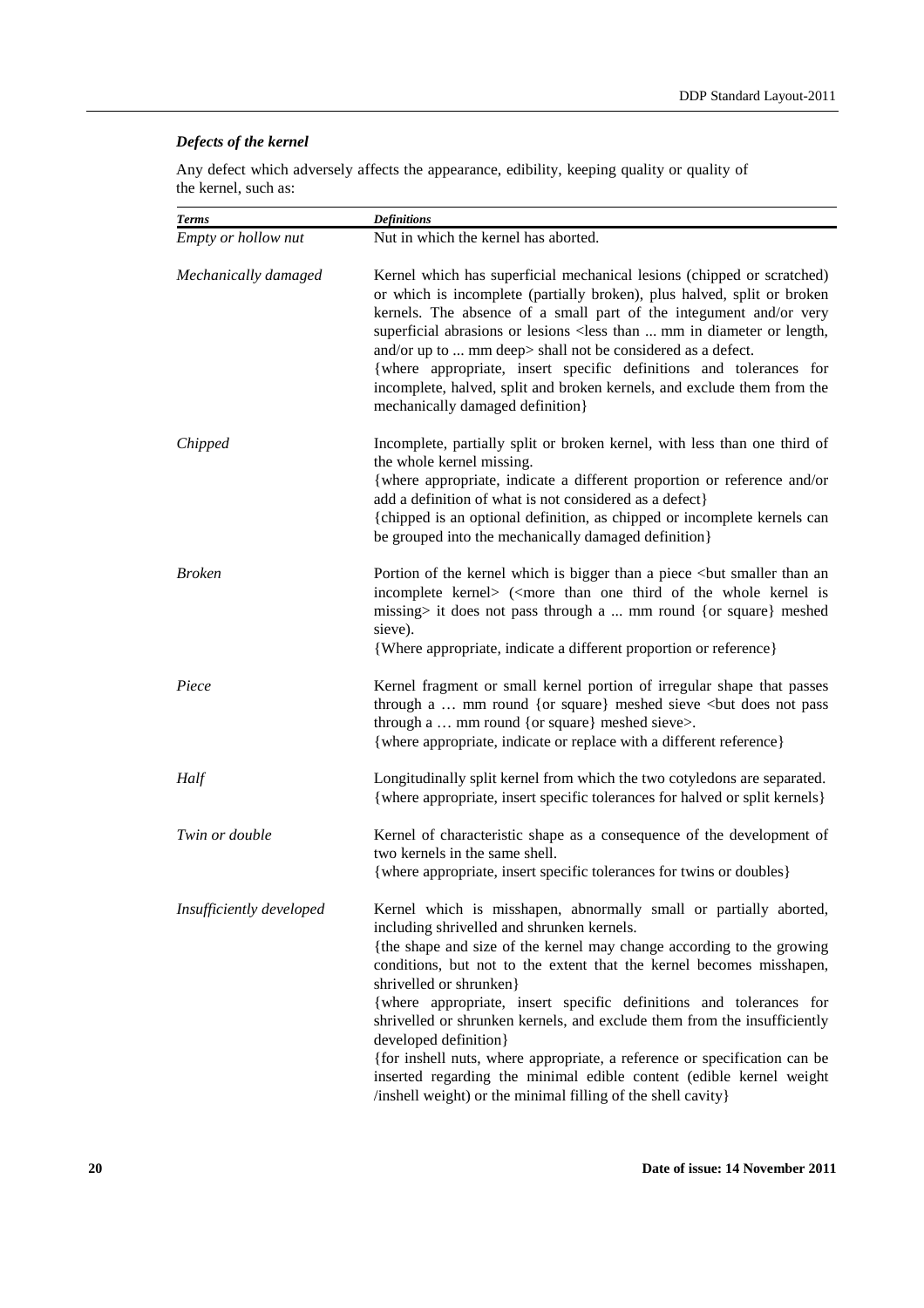| <b>Terms</b>                        | <b>Definitions</b>                                                                                                                                                                                                                                                                                 |
|-------------------------------------|----------------------------------------------------------------------------------------------------------------------------------------------------------------------------------------------------------------------------------------------------------------------------------------------------|
| Shrivelled and shrunken             | Kernel which is abnormally wrinkled or flat, and/or dehydrated, dried<br>out or tough.                                                                                                                                                                                                             |
| Callus                              | Scar or deformity due to mechanical lesions, viral or bacterial diseases,<br>or physiological causes.                                                                                                                                                                                              |
| Heat damage                         | Damage caused by excessive heat during drying or processing, which<br>significantly affects the flavour, appearance or edibility of the product.                                                                                                                                                   |
| Fermentation                        | Fruit in which there has been a breakdown of the sugars into alcohol and<br>acetic acid by the action of yeast and bacteria. Detected by a<br>characteristic sour/bitter taste. Fruit with incipient fermentation but with<br>only a very slight sour/bitter taste is not considered as defective. |
| Rancidity                           | Oxidation of lipids or free fatty acid production giving a characteristic<br>disagreeable flavour; an oily appearance of the flesh does not necessarily<br>indicate a rancid condition.                                                                                                            |
| Germination<br>Extraneous vegetable | Apparent development of the germ, even if not visible from the outside.<br>Harmless vegetable matter associated with the product, such as residues                                                                                                                                                 |
| material<br>Adhering skin           | of shell, integument, etc.<br>When the pellicle or pieces of pellicle are attached to the kernel (edible<br>parts).                                                                                                                                                                                |

### **(c) Specific definitions for dried fruit**

| <b>Terms</b>         | <b>Definitions</b>                                                                                                                                                                                                                                                                                                                                                                                                    |
|----------------------|-----------------------------------------------------------------------------------------------------------------------------------------------------------------------------------------------------------------------------------------------------------------------------------------------------------------------------------------------------------------------------------------------------------------------|
| Mechanically damaged | Dried fruit with very apparent mechanical injuries that affect a<br>significant part of the skin or the pulp, such as very noticeable tears or<br>bruises, smashing, crushing, and other similar defects; superficial<br>abrasions or injuries < less than  mm in diameter or length, up to  mm<br>deep> shall not be considered as a defect.<br>{in the case of dried fruits from which the stone, pips, peduncle or |
|                      | pedicel have been removed, or cutting into slices, wedges, dices, slabs or<br>pieces, normal mechanical lesions resulting from these operations shall<br>not be considered as defects                                                                                                                                                                                                                                 |
| Heat damage          | Damage caused by solar radiation or excessive heat during drying,<br>which significantly affects the appearance, flavour or edibility of the<br>product.                                                                                                                                                                                                                                                              |
| Defect of texture    | Dried fruit with non-fleshy parts (hardened, shrivelled or hollow)<br>affecting more than  of the fruit.                                                                                                                                                                                                                                                                                                              |
| Callus               | Scar or deformity due to mechanical injuries (hail, bruising, abrasion,<br>etc.), viral or bacterial diseases, or physiological causes.                                                                                                                                                                                                                                                                               |
| Fermentation         | Fruit in which there has been a breakdown of the sugars into alcohol and<br>acetic acid by the action of yeast and bacteria. Detected by a<br>characteristic sour/bitter taste. Fruit with incipient fermentation but with<br>only a very slight sour taste is not considered as defective.                                                                                                                           |